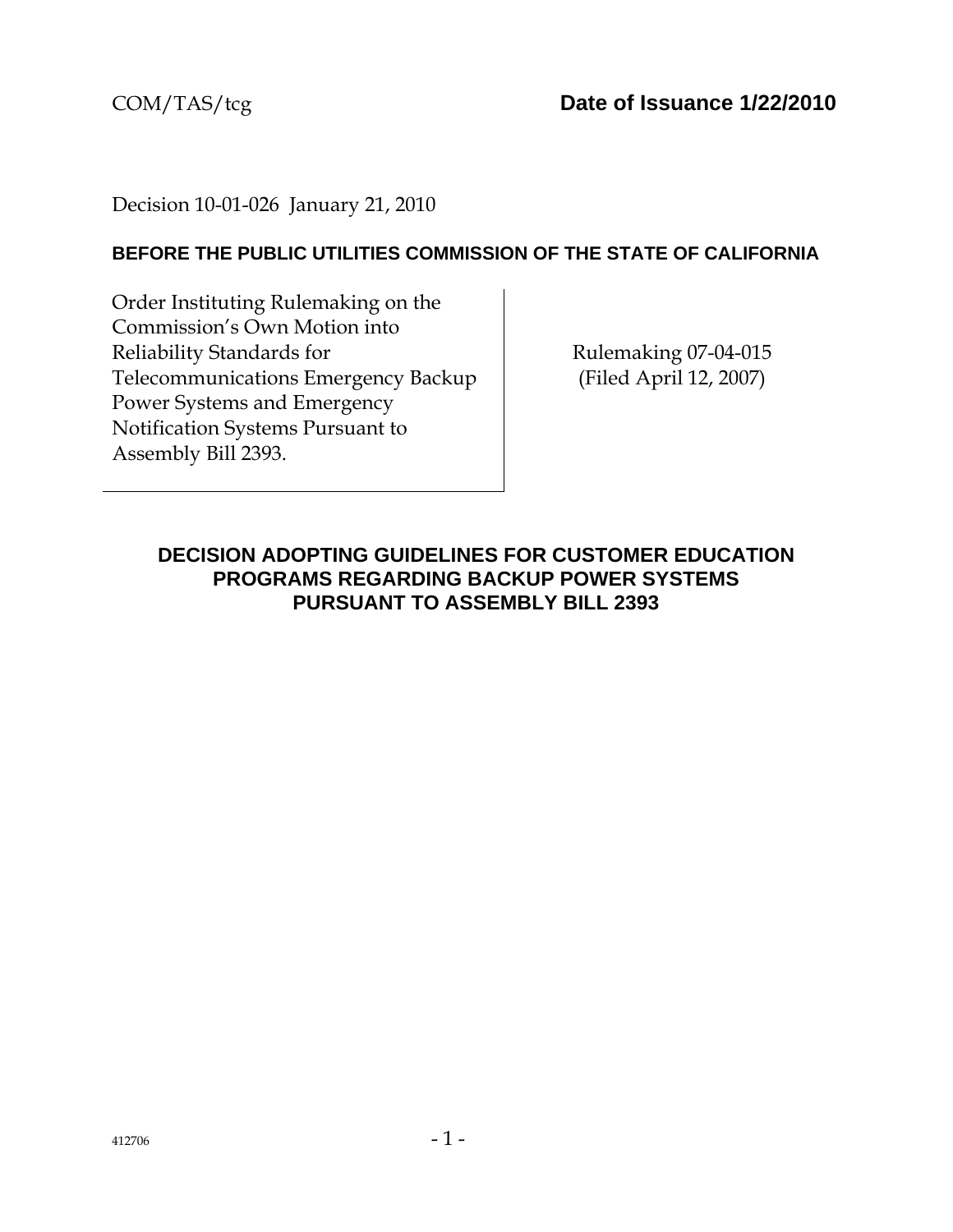# TABLE OF CONTENTS

# **Title**

| DECISION ADOPTING GUIDELINES FOR CUSTOMER EDUCATION         |     |
|-------------------------------------------------------------|-----|
| PROGRAMS REGARDING BACKUP POWER SYSTEMS PURSUANT TO         |     |
|                                                             |     |
| 1.                                                          |     |
| 2.                                                          |     |
| 3.                                                          |     |
| 4.                                                          |     |
| Necessary Elements of a Customer Education Program 10<br>5. |     |
| 6.                                                          |     |
| 7.                                                          |     |
| 8.                                                          |     |
| 9.                                                          |     |
|                                                             |     |
|                                                             |     |
|                                                             |     |
|                                                             |     |
|                                                             |     |
|                                                             |     |
|                                                             |     |
|                                                             |     |
| ORDER                                                       | .37 |
|                                                             |     |

Attachment A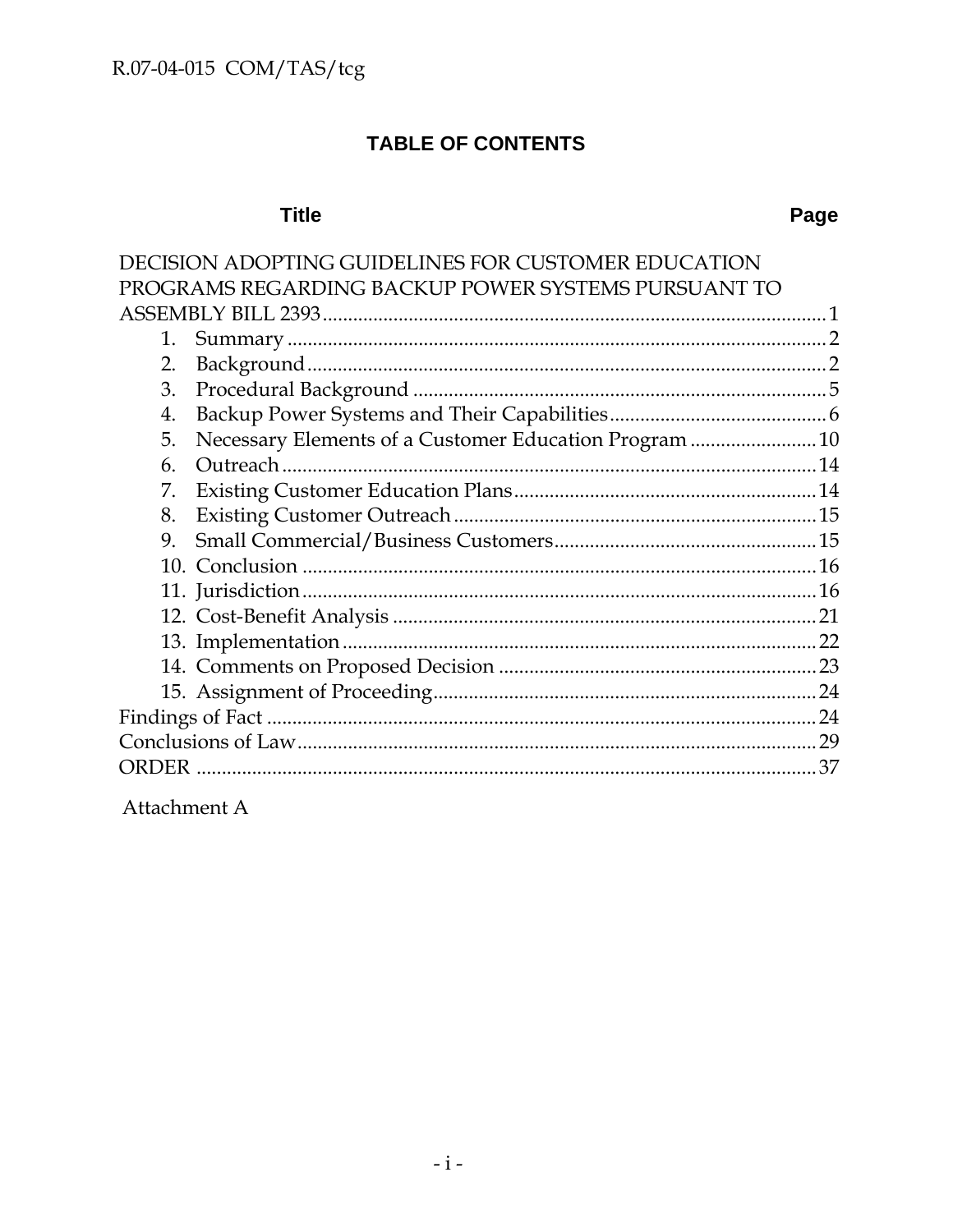## **DECISION ADOPTING GUIDELINES FOR CUSTOMER EDUCATION PROGRAMS REGARDING BACKUP POWER SYSTEMS PURSUANT TO ASSEMBLY BILL 2393**

### **1. Summary**

By this decision, the Commission adopts guidelines for customer education programs for facilities-based providers of telephony services (service providers) who provide service to residential customers using technologies that require backup power on the customer's premises.1 The guidelines address the need for backup power to operate the customer's telephone during a power outage, backup power limitations, and service provider and customer responsibilities. The Commission directs service providers to enhance their existing customer education programs to meet the guidelines.

This proceeding is closed.

## **2. Background**

A central battery system was deployed by service providers in the 1920s to improve network operations, performance and reliability. As a result, batteries and generators located in the service provider's central office were able to power both the central office and the customer's telephone in the event of a power outage, assuming the telephone system was otherwise intact. The same continues to be true today for customers receiving traditional wireline service from a facilities-based service provider through copper wires. However, when the fiber-optic and coaxial cable facilities are directly connected to the customer's premises, they do not provide power to the customer's telephone. Thus, they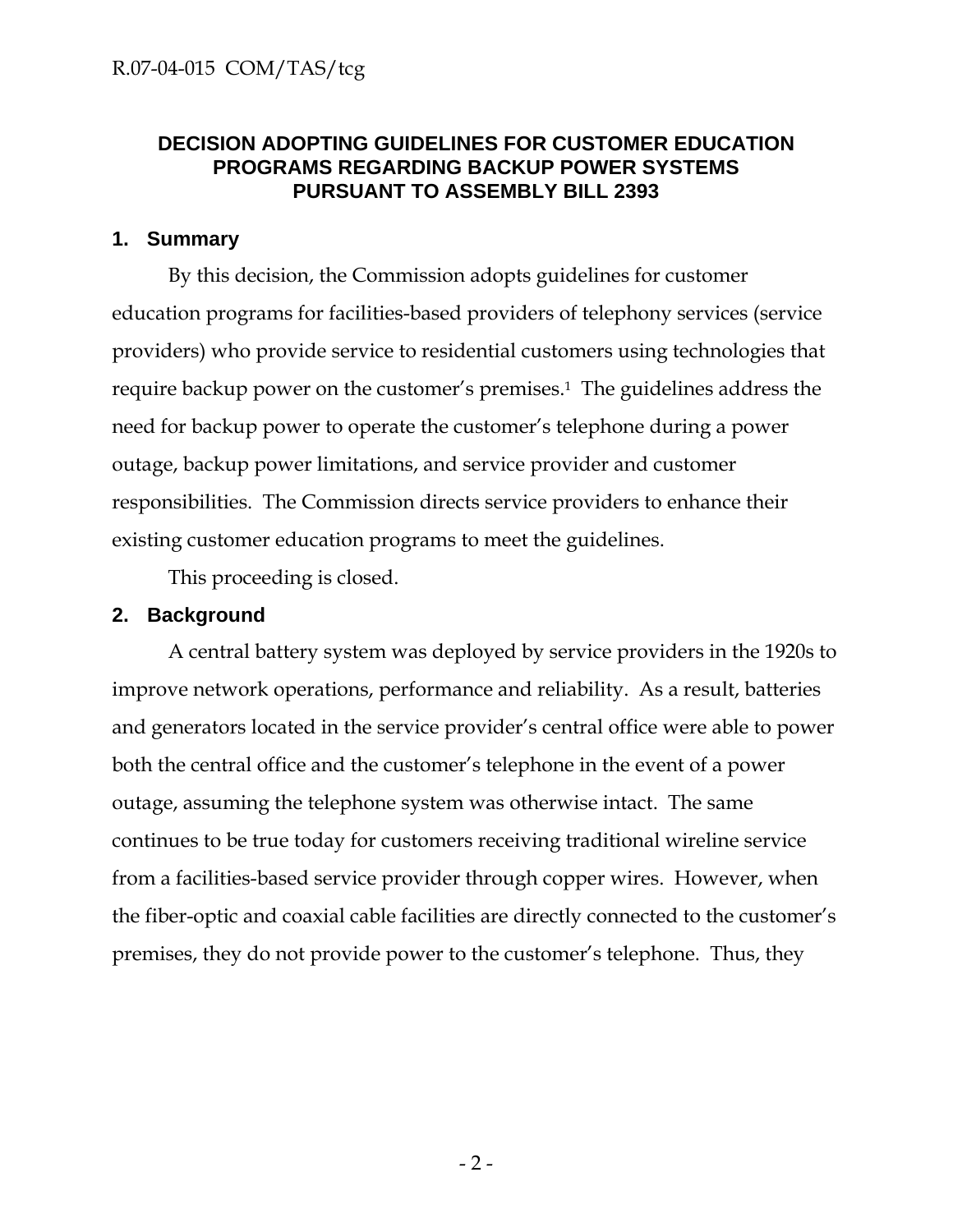may require backup power systems on the customer's premises in order to have this capability. There are other technologies, utilizing the same copper wires that provide traditional phone services, that also require backup power on the customer's premises in order to operate during a power outage.2

Assembly Bill (AB) 2393 (Levine), signed into law on September 29, 2006, added Sections 776, 2872.5 and 2892.1 to the Public Utilities Code.3 Sections 776 and 2892.1 address backup power systems while Section 2872.5 addresses emergency notification systems.

Section 776 [AB 2393(1)] requires the Commission to consider the need for performance reliability standards for backup power systems installed on the premises of residential and small commercial customers by a facilities-based provider of telephony services. The Commission is to develop and implement such standards if the benefits of the standards exceed the costs. This statute also requires the Commission to report back to the Legislature on the results of this proceeding.

The Commission was directed to consider the following standards: minimum operating life, minimum time period in which a telephone system with a charged backup power system will provide the customer with sufficient electricity for emergency usage, and a means to warn the customer when the backup system's charge is low or when the system can no longer hold a charge.

 $\overline{a}$ 

<sup>1</sup> This decision addresses only telephone services. In some instances, customers may receive additional services such as television and internet access as well as telephone service over the same facilities.

For example, AT&T's U-verse.

<sup>3</sup> All section references are to the Public Utilities Code unless otherwise indicated.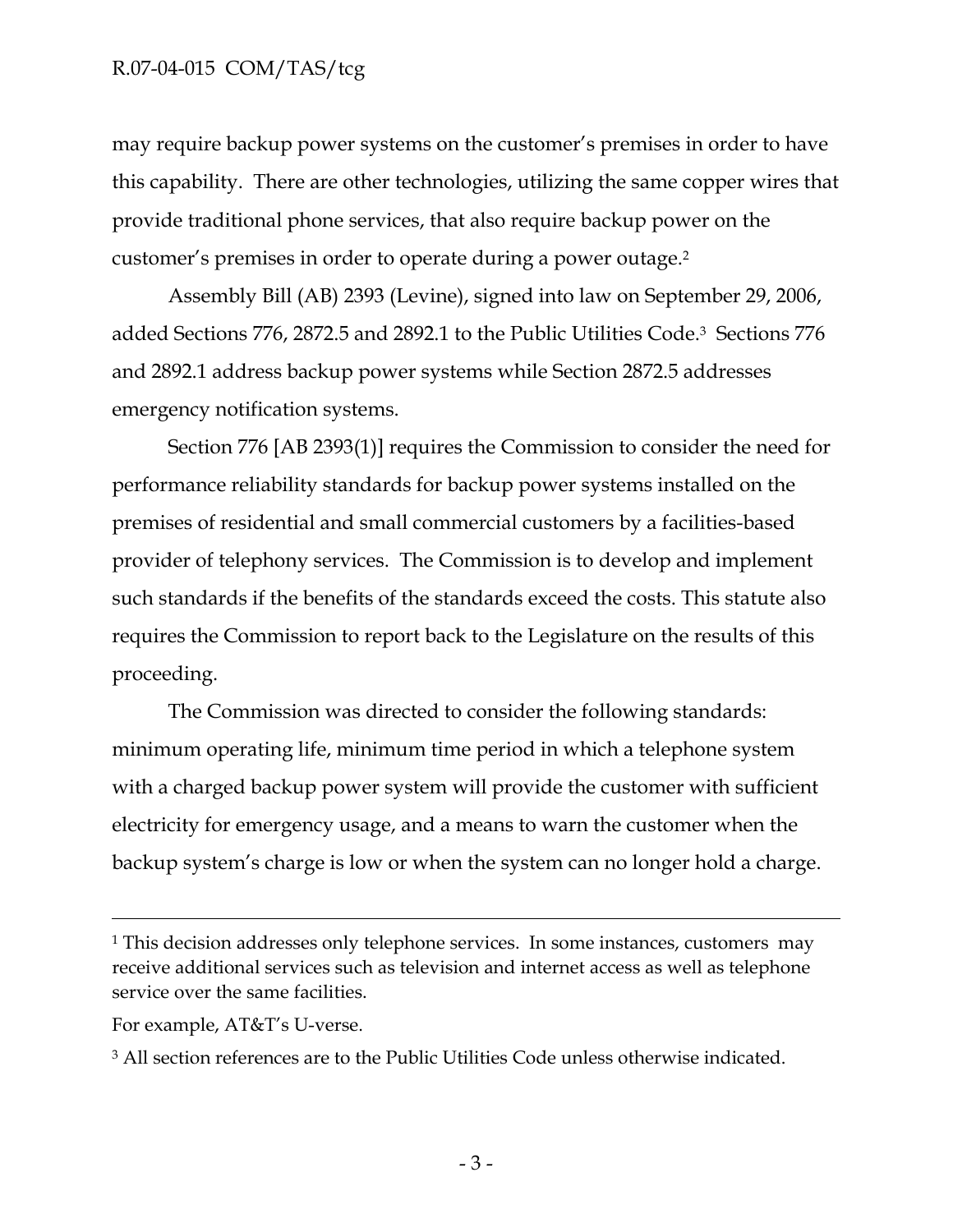In developing any such standards, the Commission is to consider current Best Practices and the technical feasibility of establishing battery backup requirements.

Automatic dialing-announcing devices are used in emergency notification systems by law enforcement agencies, fire protection agencies, public health agencies, public environmental health agencies, city or county emergency services planning agencies, and private for-profit agencies operating under contract with, and at the direction of, one or more of these agencies. These are automatic devices that store phone numbers and disseminate a prerecorded message to those phone numbers in the event of an emergency.

Section 2872.5 [AB 2393(2)] requires the Commission, in consultation with the Office of Emergency Services (OES) and the Department of General Services (DGS), to determine whether standardized notification systems and protocols should be used by entities that are authorized to use automatic dialing devices to facilitate notification of affected members of the public in the event of local emergencies. The Commission is not to establish standards unless the benefits of the standards exceed the costs. The Commission is also required to provide any recommendations it may have for funding notification systems and any statutory modifications needed to facilitate notification of affected members of the public during local emergencies.

Providers of telecommunications service generally install backup power systems on their own facilities so that their networks can operate when the electric utility serving the property has a power outage. The backup power systems are designed to enable the telecommunications networks to function and customers to contact a public safety answering point operator (9-1-1 service) during an electrical outage. These backup power systems are often batteries

 $-4-$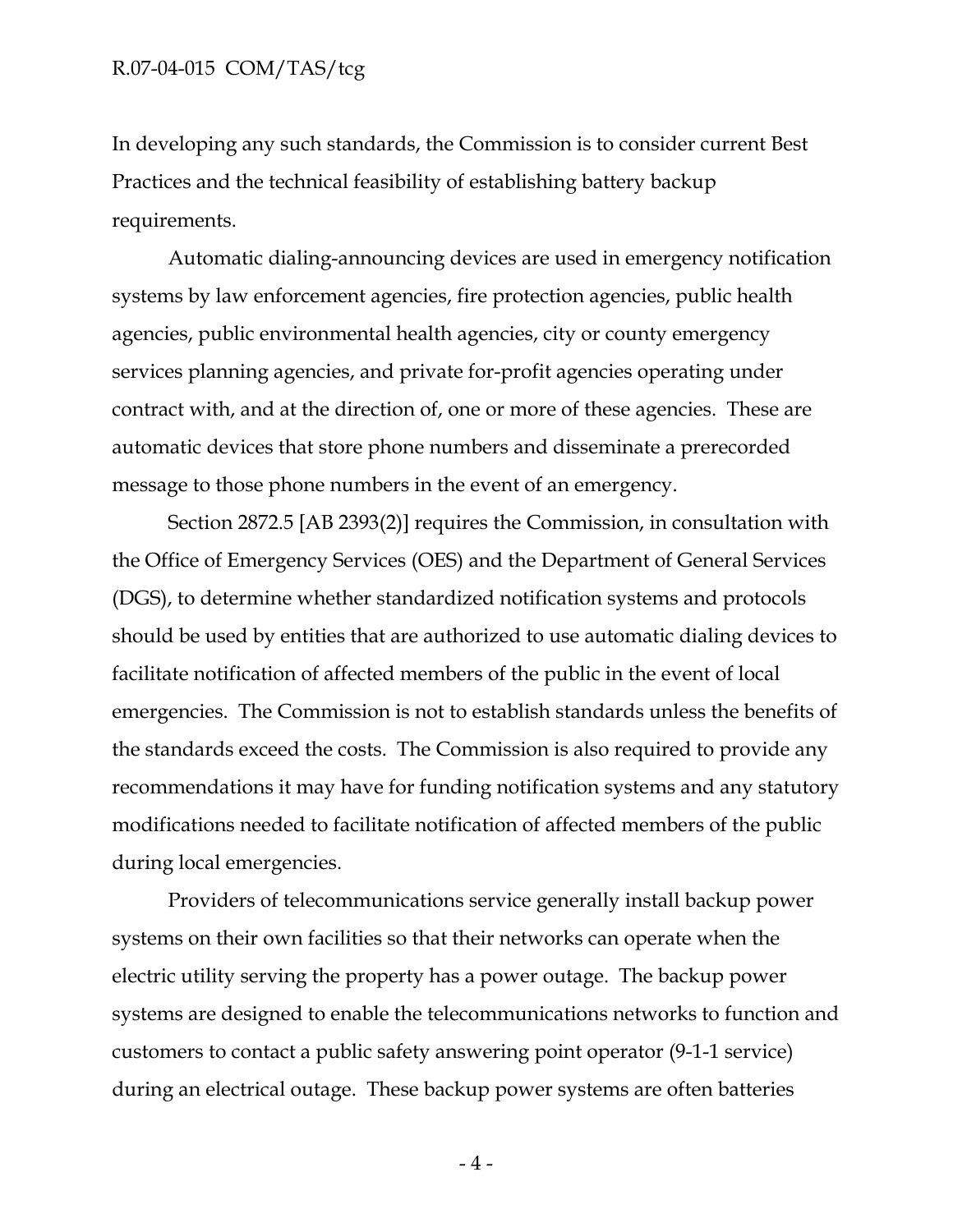supplemented by diesel-powered electric generators, which recharge the batteries.

Section 2892.1 [AB 2393(3)] requires the Commission, in consultation with OES and DGS, to determine the need for backup power systems not located on the customer's premises and to determine performance criteria. If the Commission determines it is in the public interest, it is required to develop performance reliability standards for such backup power systems and implement the standards if the benefits exceed the costs.

The Commission was required to report to the Legislature on the results of the investigation before January 1, 2008, and complete the proceeding within 18 months, *i.e.*, November 30, 2008.

On September 4, 2008, the Commission issued Decision (D.) 08-09-014 addressing the above matters and finding that a customer education program regarding backup power was needed. In addition, the Commission determined that the proceeding should remain open for further investigation into the need for standards for backup power located on the customer's premises. Attachment A to D.08-09-014 is the Final Analysis Report prepared by the Commission's Communications Division which constitutes the Commission's required report to the Legislature.

### **3. Procedural Background**

 $\overline{a}$ 

The Assigned Commissioner held a series of workshops addressing backup power located on the customer's premises. The first workshop was held on November 24, 2008, addressing customer education and outreach.4 The

<sup>&</sup>lt;sup>4</sup> "Outreach" refers to activities intended to convey a message to the service provider's customers.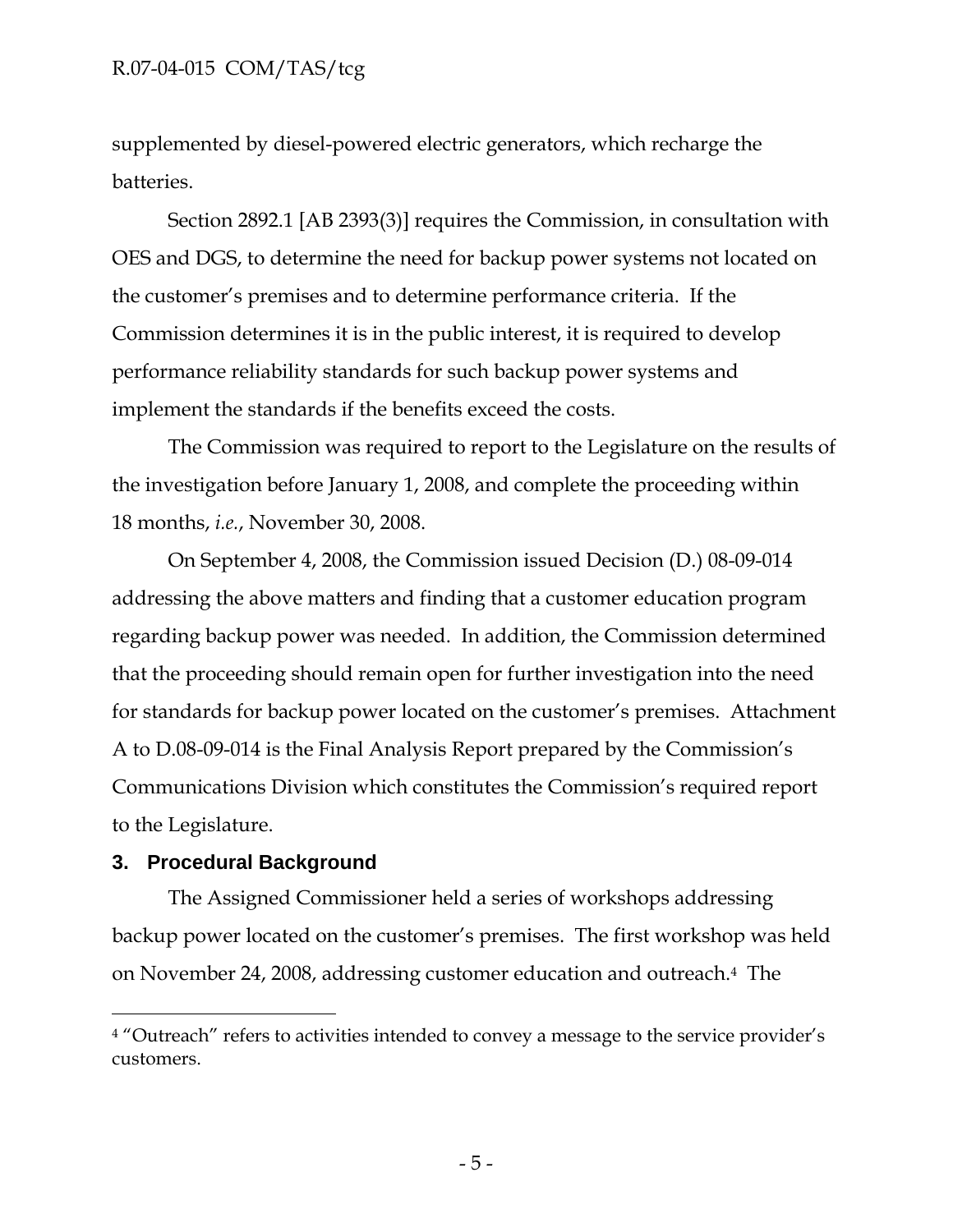second workshop was held on February 2, 2009, addressing the technical capabilities of backup power units and whether there is a need for equipment performance standards. The third workshop was held on March 9, 2009, addressing the backup power needs of people with disabilities, as well as customers with special needs due to language, health, age, medical condition, or some other factor.

On July 2, 2009, the Commission's Communications Division mailed its Draft Workshop Report to interested parties for comment. Comments were filed on July 31, 2009 and reply comments were filed on August 14, 2009. The Communications Division Staff revised the Draft Workshop Report based on the comments and prepared its Final Workshop Report (Report), which is included as Attachment A to this decision. This decision is based on the Report and addresses the issues within the scope of this proceeding. To the extent the Report addresses issues not addressed in this decision, it serves to inform the Commission about those issues.

#### **4. Backup Power Systems and Their Capabilities**

Traditional telephone service was provided to customers using a pair of copper wires connected to the customer's telephone. The wires provided all of the electricity necessary to operate the telephone. As a result, phone service continued even when electric power at the customer's premises was interrupted. The advent of cordless telephones and service provided to the customer's premises using coaxial cable, fiber-optic cable and other technologies changed this situation.

A cordless telephone is essentially a pair of two-way radios. The base set is connected to the telephone system and sends and receives signals from the remote handset. The base set receives signals from the telephone system just like

- 6 -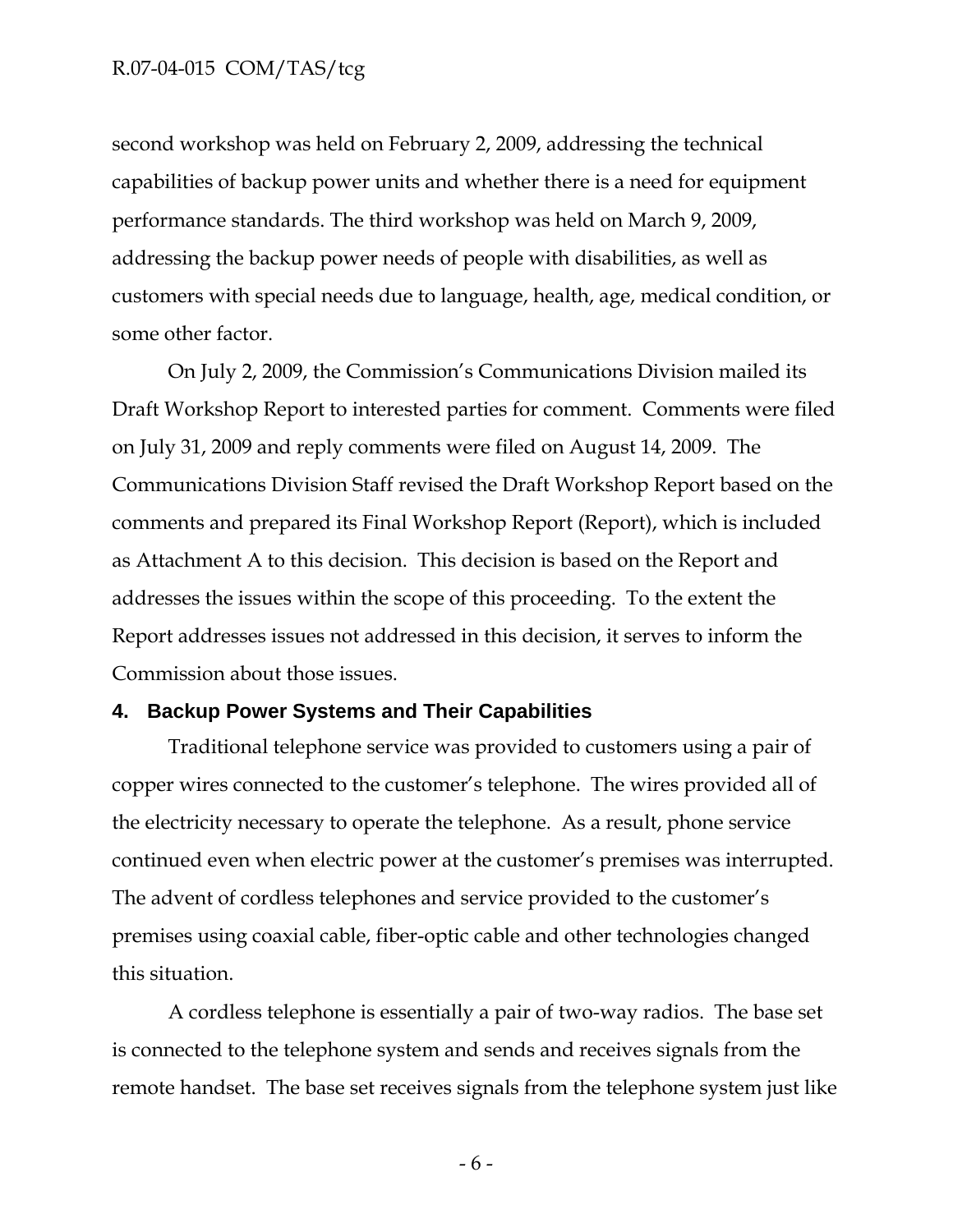-

a regular telephone. However, it transmits signals to and from the handset via radio waves. Its radio communications are, in most cases, powered by electricity from the building.5 The handset is a radio with a rechargeable battery that is recharged when the handset is on the base set. In the event of a power outage, the base set will not work. Even if the handset is fully charged, the base set will not be capable of sending or receiving signals from the handset. Thus, a cordless telephone will not function during a power outage.

Today, many telephone customers receive telephone service through coaxial cable, fiber-optic cable or other technologies that utilize electricity from the customer's premises.6 Thus, if the customer's premises experiences a power outage, the telephone service will not work without some form of backup power. To ensure that service continues during a power outage, telephone service providers who utilize these technologies provide some form of backup power using a battery. However, the battery will allow the phone to continue working only for a limited period of time. In order for customers to maintain their ability to make phone calls during a power outage, they must be informed of the need to do so, and told how to do so.

<sup>5</sup> Electricity in the customer's premises is generally provided by an electric utility, although some customers may have the capability to generate their own electricity.

<sup>6</sup> Telephone service providers may utilize coaxial cable or fiber-optic cable in their networks. However, if traditional phone service to the customer's premises is provided through copper wires, the telephone is powered by the network and is subject to the ability of the network facilities to continue operating. It is only when service to the customer's premises is provided through coaxial cable, fiber-optic cable and some other technologies that backup power on the customer's premises is required. In some cases, telecommunications services are powered by coaxial cable that provides service without the need for a backup power source on the customer's premises. This decision addresses those situations where that is not the case.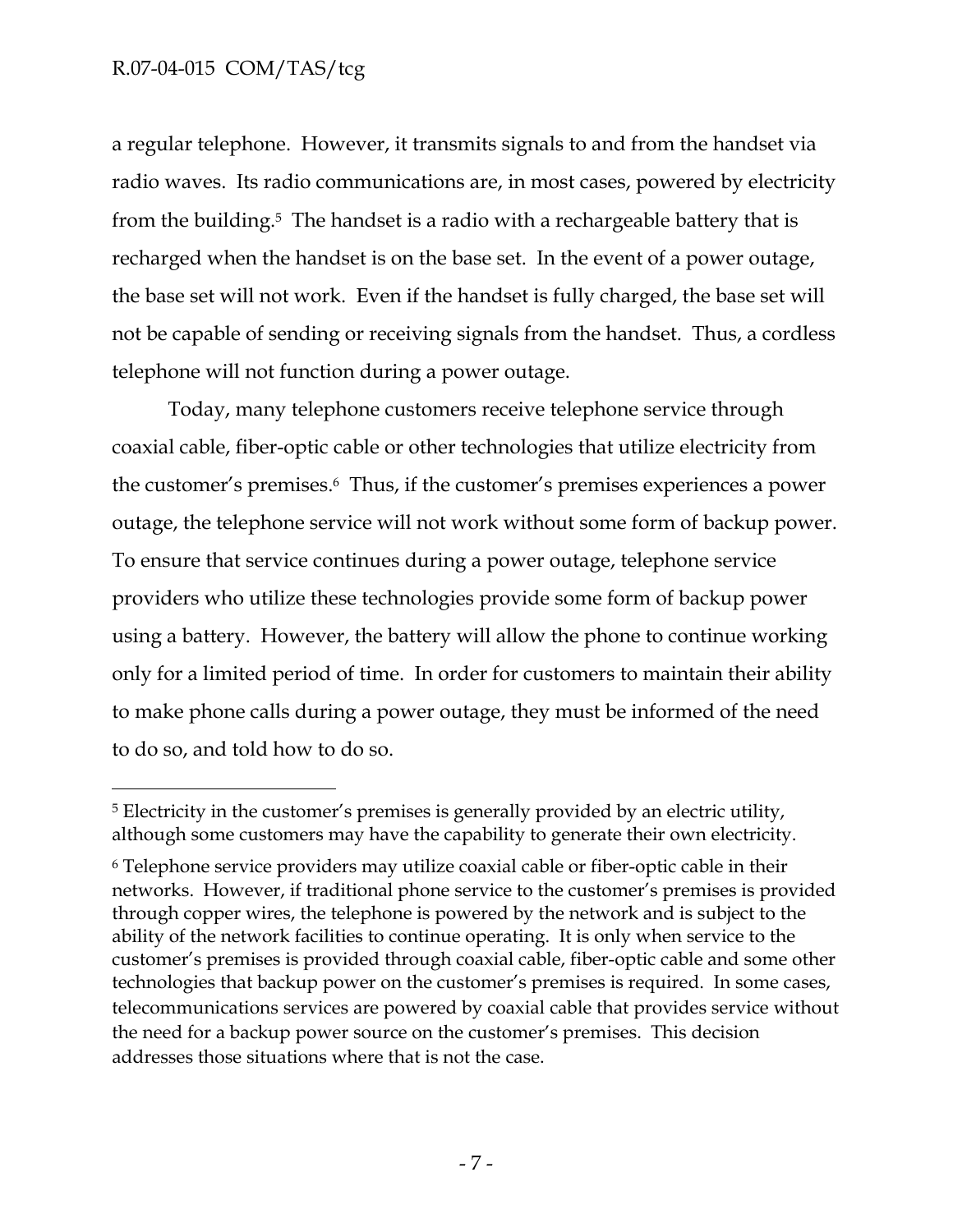As discussed in the Report, all of the service providers provide backup power using a backup battery. The backup battery can provide approximately eight hours of standby time or approximately four hours of talk time.7 The actual amount of time the backup battery can keep the telephone in service depends on how much the telephone is used. In addition, other factors affect the amount of backup power the battery can provide.

Most power outages last less than two hours.<sup>8</sup> Therefore, the backup power provided by the service providers is sufficient under most circumstances if the battery is maintained in good condition.

Batteries do not have an infinite life. Over time they deteriorate, resulting in reduced ability to provide backup power. In addition, their performance can be adversely affected by heat and cold. In order to maintain sufficient backup power, the backup battery must be replaced as necessary. However, there are substantial differences as to the service provider's involvement in the replacement of the backup battery.

As indicated in the Report, providers of voice service over fiber-optic cable (including Verizon, AT&T, and SureWest) provide the initial backup battery, but specify that it is the customer's responsibility to monitor and replace the battery when necessary. Providers of voice service over coaxial cable (cable companies) monitor backup power equipment remotely and take responsibility for backup battery replacement.

 $\overline{a}$ 

<sup>&</sup>lt;sup>7</sup> "Standby time" refers to the amount of time the telephone can remain ready to make or receive a call. Talk time refers to the amount of time the telephone can remain in active use making or receiving calls.

<sup>8</sup> Final Analysis Report, Attachment A to D.08-09-014, p. 285.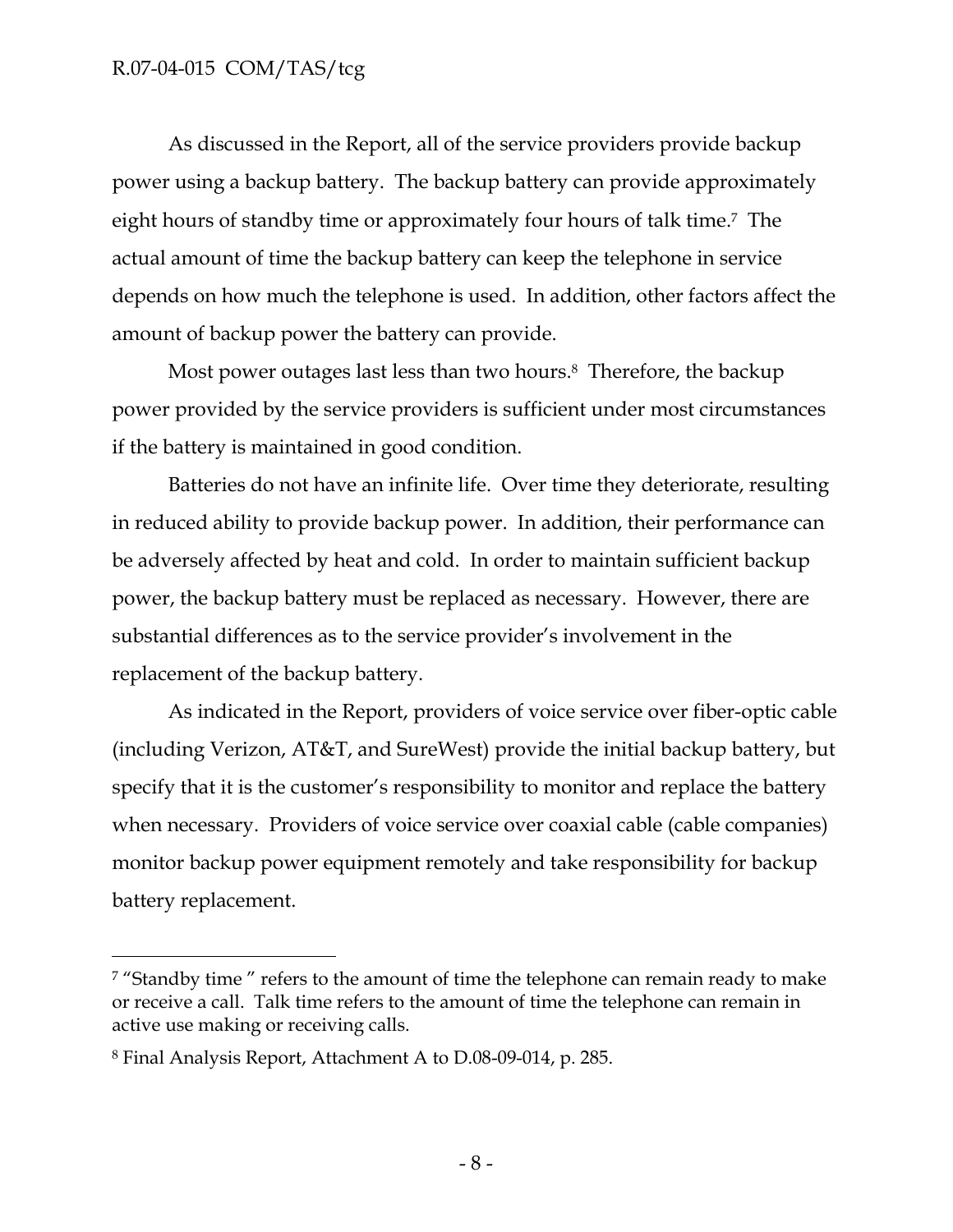-

 In order for customers to have adequate backup power, there are two options for replacement of backup batteries; either the service provider does it or the customer does it. The Report indicates that backup batteries can be replaced by the customer. If the customer is responsible for replacement, the customer must be informed of the need for replacement and how to accomplish it.

In addition to maintaining the backup power capability initially provided by the service providers, customers may wish or need to have additional backup power. Since the backup batteries provided by the service providers can be replaced, the customer can obtain additional backup power by obtaining additional backup batteries. However, the customer can not take advantage of this opportunity unless the customer is aware of it. Here again, the customer must be informed of the possibility of obtaining additional backup batteries and, if the customer chooses to do so, how to replace them.

The above discussion demonstrates the need for the customer served by technologies that require backup power at the customer's premises to be informed of the need for backup power, how to maximize the ability to make a phone call during a power outage, and how to replace backup batteries if the customer is responsible for doing so. Thus, there is a need for appropriate customer education. However, customer education can only be achieved if the customer is aware of the need for it and the educational materials are available in a format the customer can utilize.<sup>9</sup>

Based on the above discussion, there is a need for customer education and outreach programs.

<sup>&</sup>lt;sup>9</sup> In order for a customer to be able to utilize the materials, the customer must be able to access them and understand them.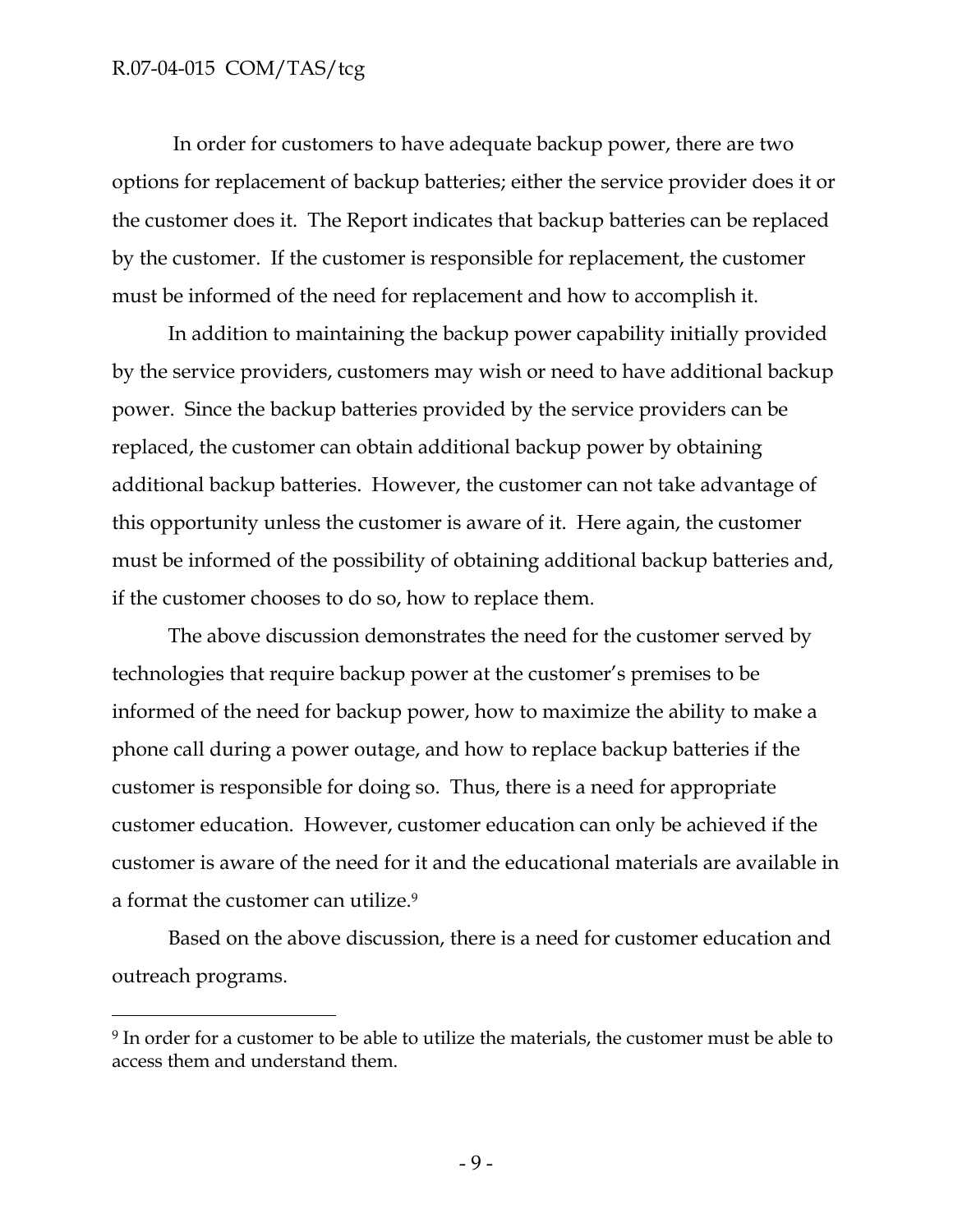#### **5. Necessary Elements of a Customer Education Program**

There are several elements of a customer education program that are necessary if it is to fully inform the customer about backup power.

As discussed previously, customers who receive traditional phone service over copper wires do not need backup power in order for the phone to work in the event of a power outage whereas customers served by coaxial cable, fiberoptic cable and some other technologies to the building do. An exception occurs when the customer is served via coaxial cable to a building that does not require backup power. Therefore, the first element of a customer education program is to inform customers served by technologies that require backup power on the customer's premises that they need backup power. This means that customers must be told their service requires backup power on the customer's premises and informed of the limitations of service during a power outage. In addition, they must be educated as to how to maximize their ability to make or receive necessary phone calls by proper use of their phones during an outage.

Since backup batteries will eventually require replacement, the next element is to inform the customer of the need for replacement to maintain backup power capability. This means that customers must be informed of their responsibilities regarding backup battery replacement. If the service provider has some role in replacement, the customer must know what it is and how to obtain that service. To the extent the customer is responsible for replacement, the customer must be informed of the responsibility and how to carry it out. This would include how to determine when replacement is needed, and how to perform the replacement.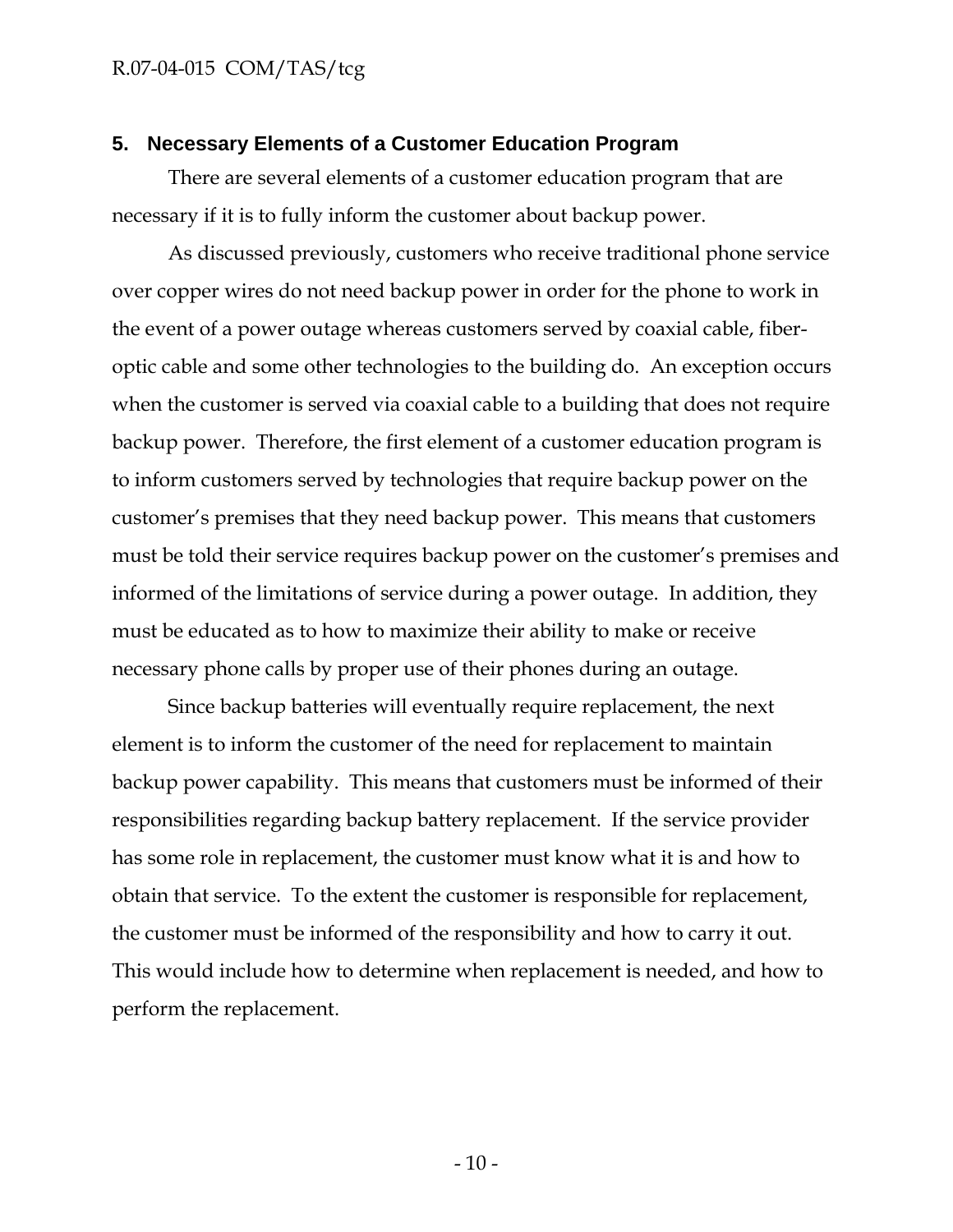-

The backup battery is located in the backup battery unit (BBU).10 If the service provider offers the customer the option of where to place the BBU on the customer's premises, the customer must be made aware of this option so that the BBU can be made accessible to the customer if the customer is responsible for monitoring or replacing the battery.

If customers are responsible for backup battery replacement, they must be told how to obtain a replacement. This would necessarily include how to obtain backup batteries from the service provider. If other sources of backup batteries are available, the customer should be informed of the battery specifications sufficient to identify an appropriate replacement battery.

If customers need or want additional backup power, they too must be told how to obtain additional backup batteries. If backup power can be supplied from a source other than the backup battery, information should be made available on the other types of backup power, to the extent the service provider has the information, and how to connect them to the telephone equipment.<sup>11</sup>

If customers are responsible for backup battery replacement, the customer initiates service at a location that previously had service (e.g. in the case of a renter), and the service provider does not install a new backup battery, the customer should be notified of this fact because the existing battery is more likely to need replacement than a new one.

<sup>10</sup> The term BBU is used here for convenience. Some service providers or technologies may use a different term to describe the equipment the backup battery is located in. In some cases, there may be more than one backup battery located in more than one BBU.

<sup>&</sup>lt;sup>11</sup> This refers to backup power for the telephone only. It does not refer to backup power for the building such as a generator.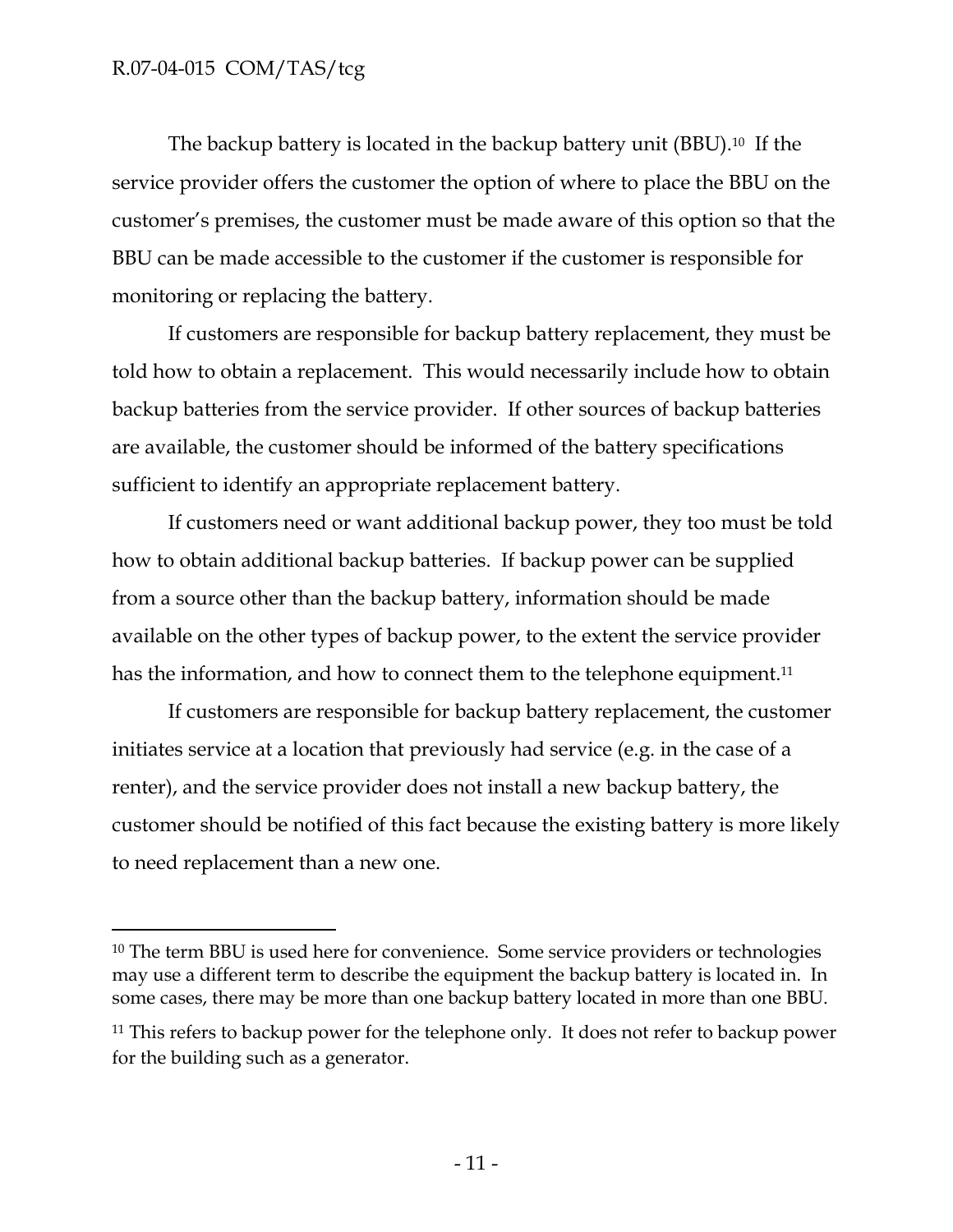The backup battery will not power a cordless phone and other equipment connected to the telephone line that require electricity from the building, such as telecommunications devices used to assist disabled customers. Customers need to be informed of this limitation.

Based on the above discussion, the following elements should be included in a customer education program as a minimum.

- Customers should be informed that their service utilizes a backup battery located on the customer's premises to provide service during a power outage.
- Customers should be told that cordless phones will not work during a power outage.
- Customers should be informed of the limitations of the backup battery's ability to provide service during a power outage and how to maximize the customer's ability to make necessary calls during a power outage. This includes the fact that the backup battery can not power a cordless phone or other equipment connected to the telephone line that require electricity from the customer's premises, such as telecommunications devices used to assist customers with disabilities.
- Customers should be informed of the service provider's and customer's responsibilities regarding battery monitoring and replacement. This should include information on the limitations of the service provider's liability as it relates to backup power.
- Information should be provided about the customer's options regarding where to place the backup battery unit on the customer's premises.
- If the service provider is responsible for battery monitoring and replacement, information should be provided on how customers can contact the service provider for information about the battery or if the customer believes the battery is not working properly.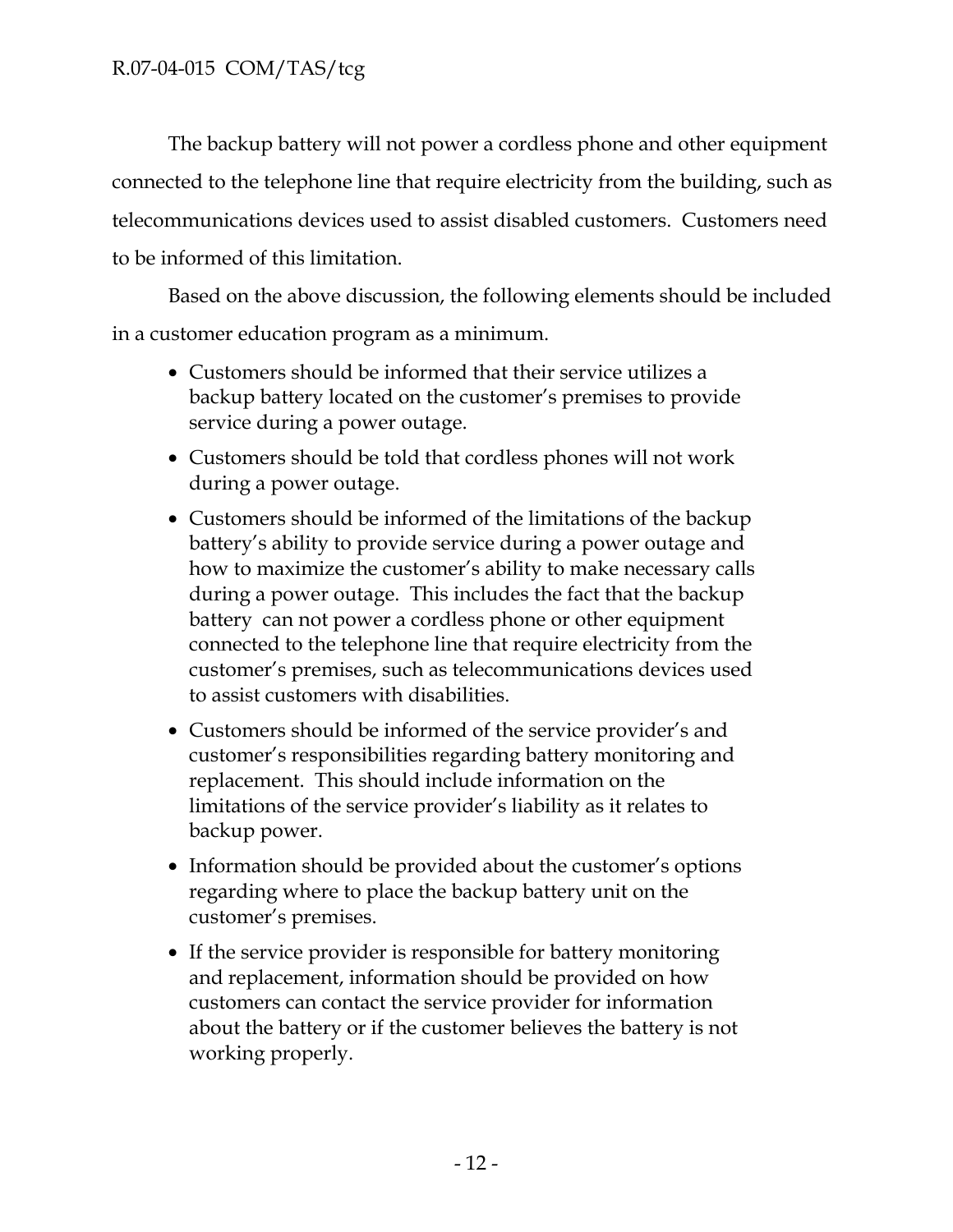- If the service provider is responsible for battery replacement but does not monitor battery condition, customers should be told that age and temperature impact battery performance, and provided information on how customers can monitor battery condition and how to contact the service provider if the battery needs replacement. This should include information on indicators (lights, audible tones, etc.) on the BBU that indicate battery condition.
- If the service provider is responsible for battery monitoring and/or replacement, information should be provided on how customers can contact the service provider for information about obtaining additional backup power capability such as additional batteries.
- If the customer is responsible for battery monitoring and replacement, customers should be told that age and temperature impact battery performance, how to determine whether replacement is needed, how to obtain replacement backup batteries and how to install them. This includes information on indicators (lights, audible tones, etc.) on the BBU that indicate battery condition. This also includes whether the service provider can supply replacements and how to get them. If backup batteries are available from other sources, sufficient battery specifications should be provided to identify an appropriate replacement battery. In addition, customers should be told of possible sources or types of sources for the batteries, such as local hardware stores, etc.
- If the customer initiates service at a location that previously had service (e.g. in the case of a renter), and the service provider is not responsible for battery monitoring and replacement, the service provider should notify the customer if it does not install a new backup battery.
- If the service provider is not responsible for battery replacement, but offers battery replacement or other related services, information should be provided on what services are available, their cost to the customer and how to obtain them.
- If backup power can be supplied from a source other than the backup battery, the customer should be told of this fact and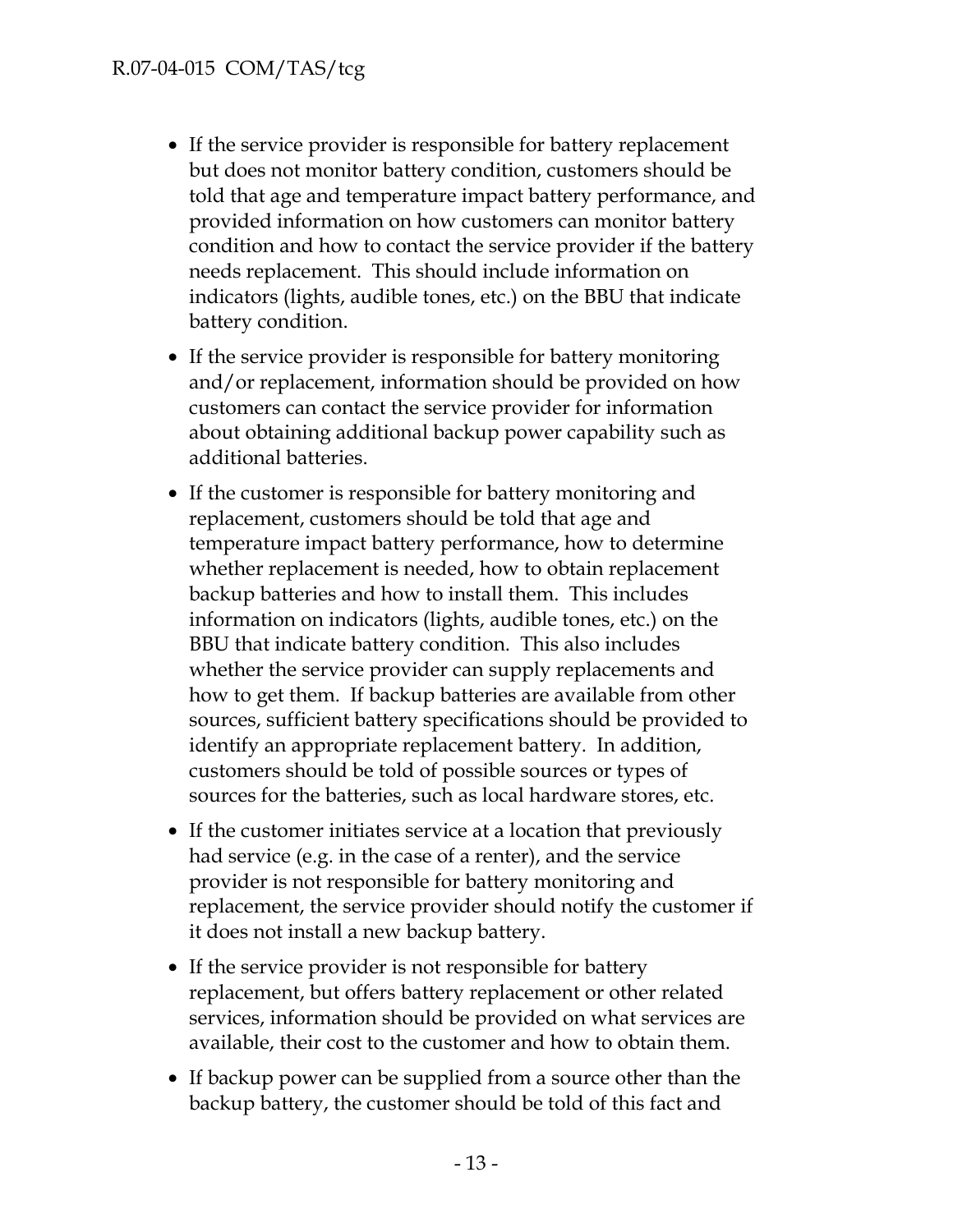how to request additional information from the service provider. Upon request, information should be made available on the other types of backup power, to the extent the service provider has the information, and how to connect the backup power source to the telephone equipment.

### **6. Outreach**

Customer education materials do no good if the customer is unaware of them. Therefore, there should be some form of outreach sufficient to make the customer aware of the available information.

When customers are initially connected to the service provider's network using technologies that require backup power on the customer's premises, they should be provided with the above information in a format they can utilize. For example, if it is in printed form, it should be in type size big enough to comfortably read. If the customer is visually impaired, a larger type size, brail or some form of audio presentation should be used.

If the customer was marketed in a language other than English, the information should be made available in that language in a format the customer can utilize. Some examples of suitable formats are: written materials, a recorded audio presentation or an oral presentation through a translator.

Over time, customers may forget or mislay the information provided, or otherwise need reminding. Therefore, customers should be periodically reminded of the fact that they are provided service using a technology that needs backup power, on at least an annual basis, and be made aware of the information and how to get it. A visually prominent notice on the customer's bill is one way to accomplish this at little or no cost.

### **7. Existing Customer Education Plans**

Existing customer education programs vary considerably. As shown in Chapter 2 of the Report, most of the service providers adequately inform

- 14 -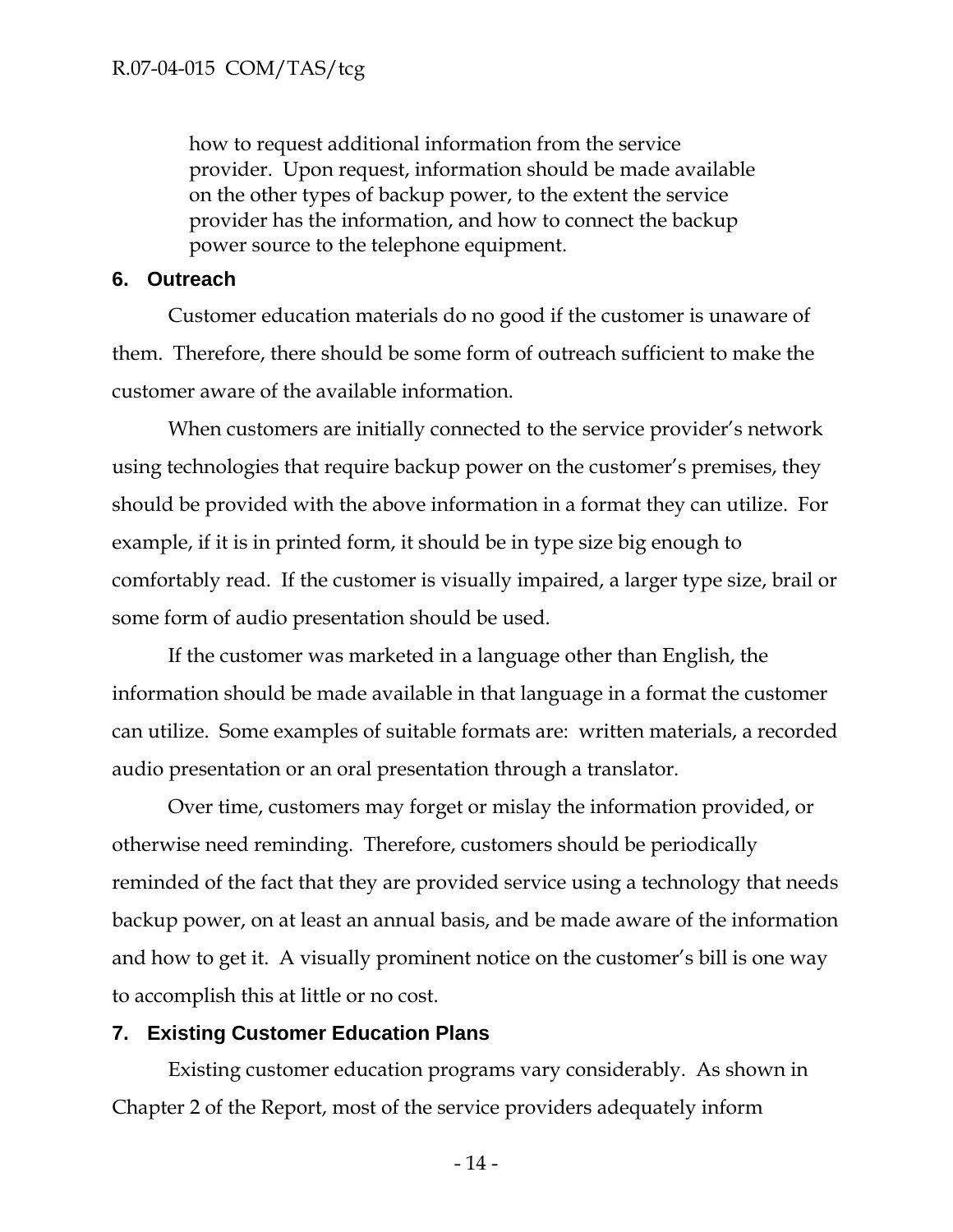customers of the need for backup power and that during a power outage, the backup battery will provide service for only a limited amount of time. Only some of the service providers provide limited information on how to use the telephone during an outage to maximize the customer's ability to make necessary calls. In short, no service provider adequately provides all of the necessary information listed in Section 5 above. Therefore, improvement in the service providers' customer education materials is needed.

### **8. Existing Customer Outreach**

The service providers provide some customer education information when the customer initiates service. However, as shown in Chapter 2 of the Report, no service provider conducts outreach efforts after that. Additionally, as shown in Chapter 4 of the Report, most service providers do not provide customer education materials in a language other than English. Therefore, improvement in the service provider's outreach is needed.

### **9. Small Commercial/Business Customers**

Section 776 refers to the need for performance reliability standards for backup power systems installed on the premises of residential and small commercial customers. However, the term "small commercial customers" is not defined. Service providers, such as Verizon, define small business in terms of the number of employees the customer has. The guidelines imposed herein would be related to access lines regardless of the number of employees. Therefore, there is no readily available definition of small commercial or business customer in terms of access lines. The workshop participants generally addressed residential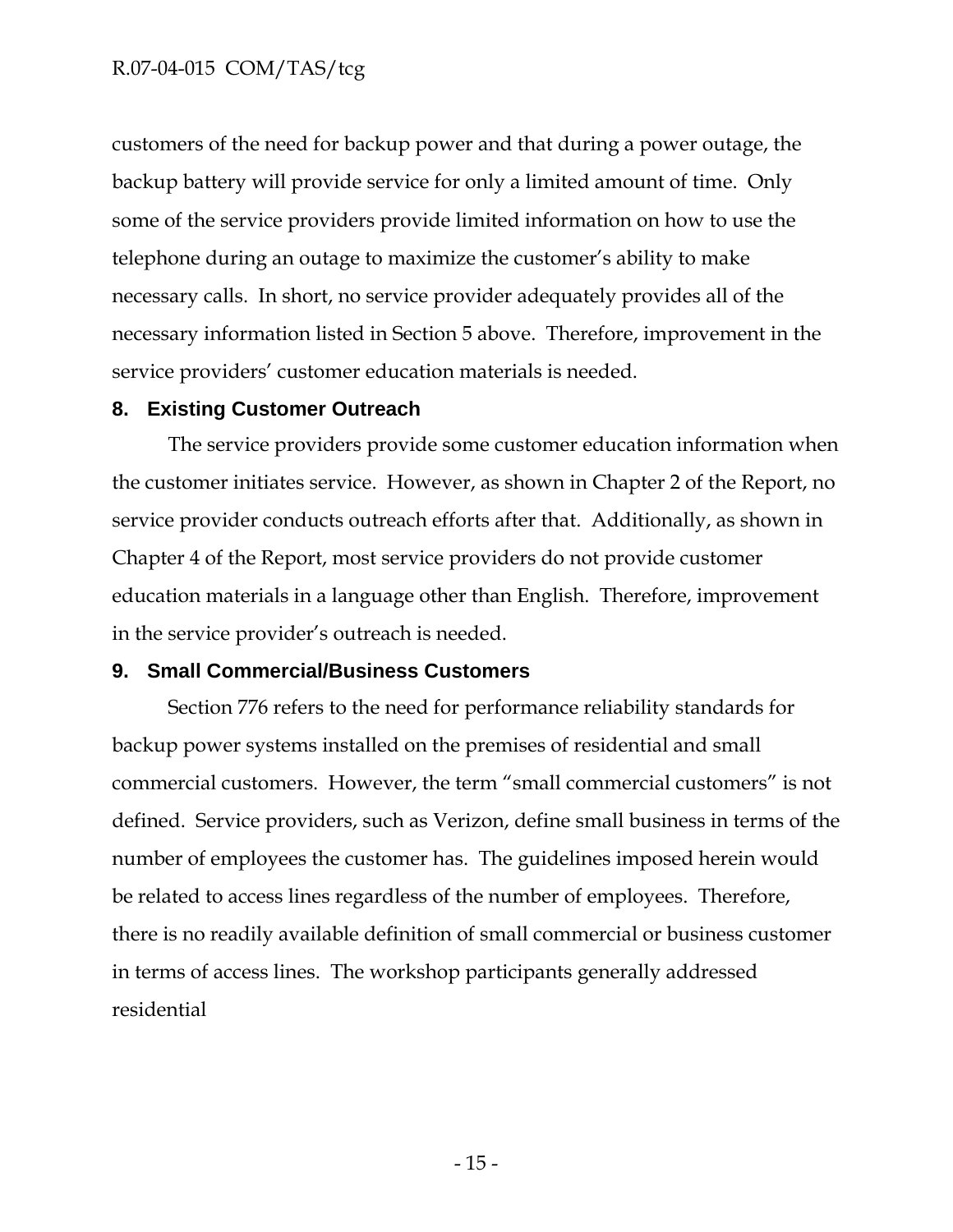customers, not small commercial or business customers, and did not recommend an appropriate definition.

As a group, it is reasonable to assume that business or commercial customers would be more knowledgeable about communications needs and capabilities than some residential customers. Therefore, the requirement to implement the guidelines imposed herein applies to residential customers only. If, in the future, it becomes apparent that such a requirement is necessary for small commercial or business customers, the Commission will take appropriate action at that time.

#### **10. Conclusion**

Without adequate customer education and outreach, customers could end up without the ability to make necessary phone calls during a power outage. In the case of an emergency, and assuming the service provider's network still functions, this could lead to personal injury or property damage.

As shown above, the service providers' customer education information and outreach do not include all of the elements shown in Sections 5 and 6 above. Therefore, they will be required to enhance their existing customer education programs to comply with the guidelines adopted in this decision.

#### **11. Jurisdiction**

This decision adopts guidelines for customer education programs for service providers who provide service to residential customers using coaxial cable, fiber-optic cable, or other technologies that require backup power on the customers' premises. "Service providers" include cable providers and Voice over Internet Protocol (VoIP) providers. Although some parties, in comments and reply comments on the Draft Workshop Report, questioned whether the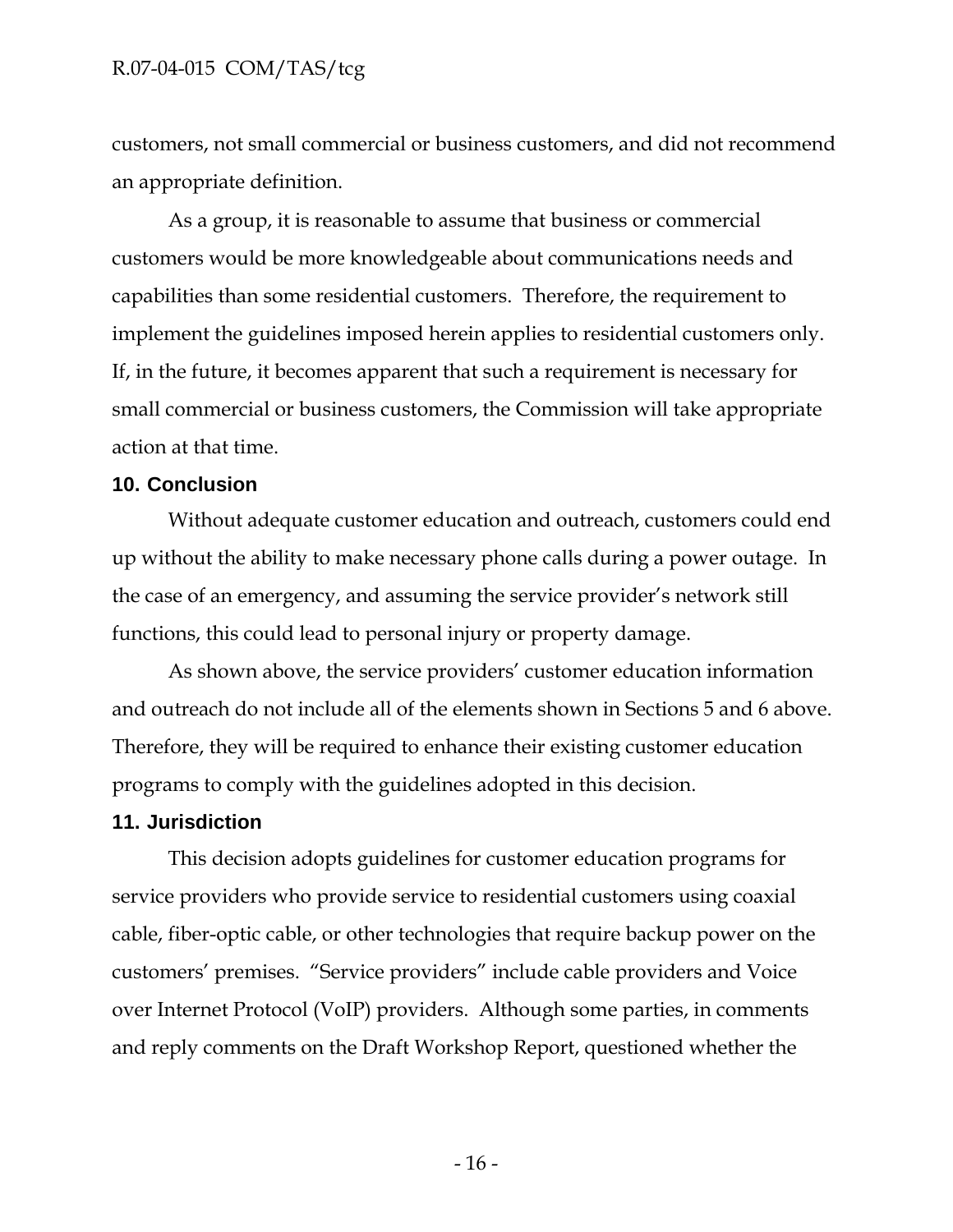Commission has the authority to impose customer education requirements on such service providers, we do not find these arguments persuasive.

As stated previously, Public Utilities Code Section 776 provides that the Commission shall consider the need for and, if necessary, develop and implement performance reliability standards for "all backup power systems installed on the property of residential and small commercial customers by facilities-based providers of telephony services."12 "Telephony services" is not defined in this section. However, the Commission may interpret the statute to ascertain the intent of the Legislation; first according to its plain language, and then by considering the Legislative history of the statute and the wider historical circumstances of its enactment.13 The plain language of the provision is not limited to "telephone corporations." Indeed, the legislative history of the bill indicates that this section, as introduced, was applicable to a "telephone corporation." However, prior to enactment, the bill was amended to apply to a "facilities-based provider of telephony services."14 Thus, the statute is not limited to "telephone corporations" as defined by Public Utilities Code Section 234, but rather applies to a broader category of telephone service providers.

Section 2892.1, which addresses backup power for "telecommunications service" systems not on the customers' premises, expressly includes VoIP. "Telecommunication service" is defined as voice communication provided by a "telephone corporation," a provider of "satellite telephone services," a provider

 $\overline{a}$ 

<sup>12</sup> Section 776(a).

<sup>13</sup> *(Dyna-Med, Inc. v. Fair Employment and Housing Commission* (1987) 43 Cal.3d 1379, 1387.)

<sup>14</sup> AB 2393, as amended in Senate, August 24, 2006.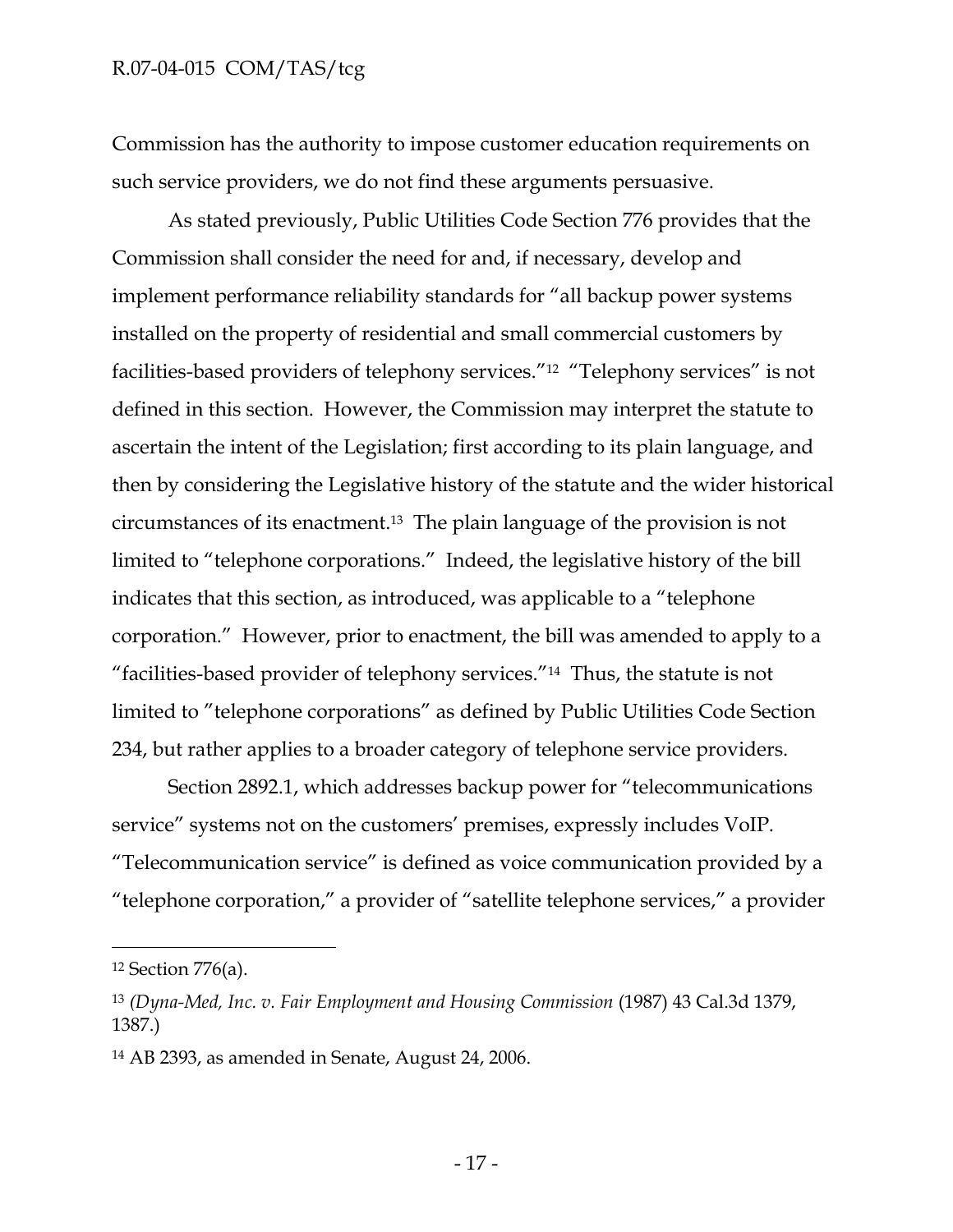-

of "mobile telephony service," and a "facilities-based provider of voice communication services utilizing voice over Internet Protocol or any other successor protocol." Thus, Section 2892.1 also includes entities that the Commission does not currently regulate as "telephone corporations" under Section 234.

AB 2393 was introduced for the purpose of dealing with the increasingly prevalent use of fiber optic cable in telephone services.15 As stated above, unlike traditional telephone systems using copper wire, systems using fiber optic cable, coaxial cable, and other technologies require an independent power source in order to work during a power outage. If the Commission were to interpret AB 2393 to exclude telephone services provide by cable companies and/or VoIP providers, as some parties have suggested, the purpose of the bill would be seriously undermined.

In comments on the Draft Workshop Report, a number of parties contended that the Commission is preempted by federal law from imposing educational requirements on VoIP providers. At the outset, the Commission points out that this case does not involve the issue of regulating VoIP providers as "telephone corporations" under Section 234, or as "public utilities" under Section 216. The issue here is simply whether the Commission has the authority to impose educational requirements related to emergency power on VoIP providers. As discussed below, the Commission clearly has such authority.

Furthermore, the requirements of AB 2393 are aimed at protecting the public health and safety of California residents in an emergency situation and,

<sup>15</sup> See Analysis of AB 2393, Assembly Committee on Utilities and Commerce, April 24, 2006.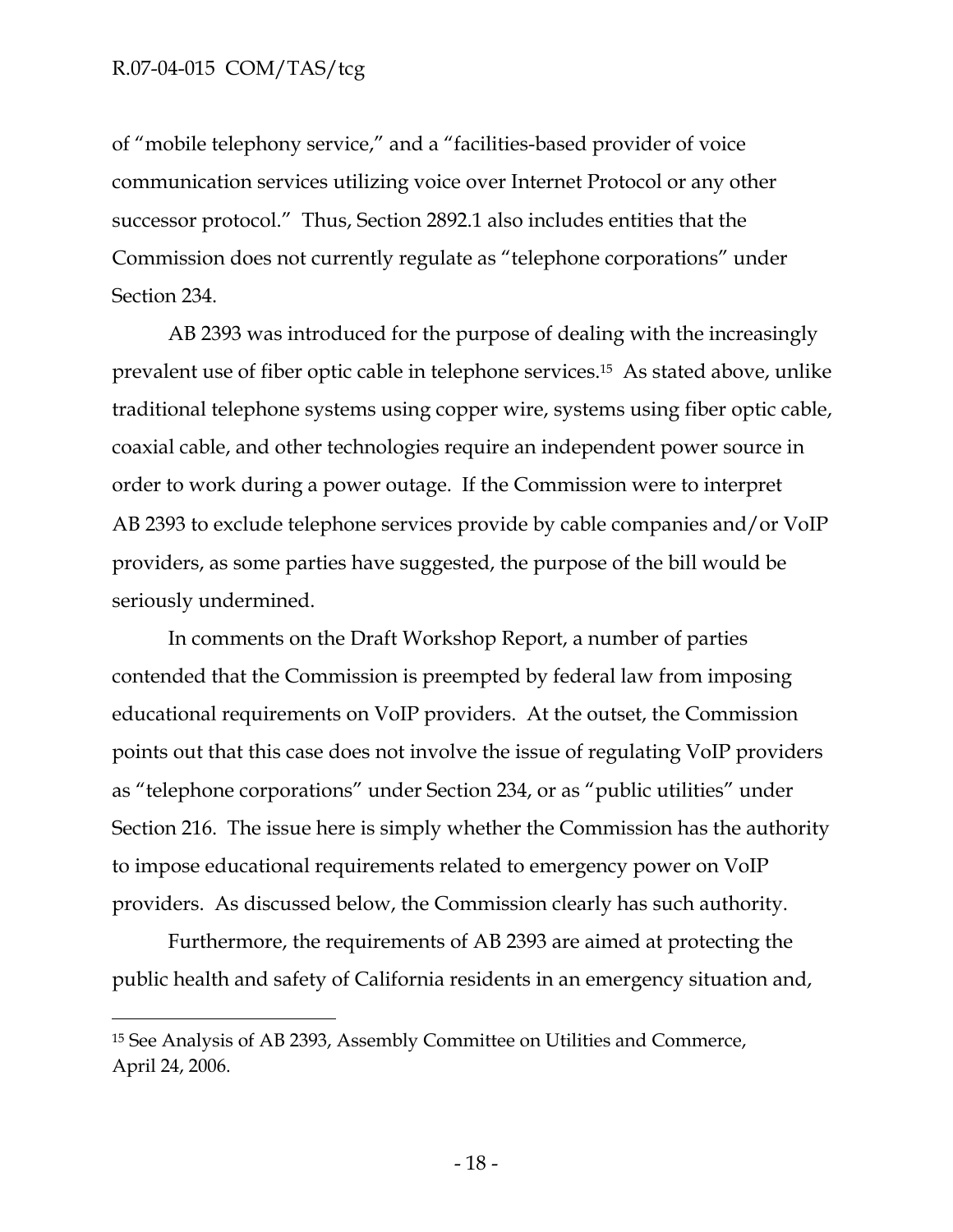-

therefore, meeting those requirements necessitates the exercise of the state's historic police power. A state's police powers are not considered to be superseded by a federal statute unless that is the "clear and manifest purpose of Congress." (*Rice v. Santa Fe Elevator Corp.* (1947) 221 U.S. 218, 230.) In this case, the Commission is implementing a state statute that deals with emergency backup power for "telephony services." No party has pointed to any case indicating that the Commission is preempted from imposing the education requirements adopted here on facilities-based providers of telephony services, regardless of the technology used by such providers.16 Further we find it unlikely that the FCC would issue a declaratory order concluding that the exercise of such traditional police power is preempted.17

In these circumstances, we believe it is reasonable to issue these guidelines for customer education programs for the affected providers of telephony services in California, and we order all such providers to comply with these requirements.

Parties have also asserted that the Commission is precluded from applying the education requirements to VoIP because the Commission has already determined that the FCC has preempted the field of VoIP. Those parties rely on

<sup>16</sup> Moreover, pursuant to Article III, Section 3.5 of the California Constitution, the Commission may not declare a statute unenforceable or refuse to enforce a statute unless an appellate court has declared it unlawful.

<sup>17</sup> Indeed, while the FCC concluded that Minnesota was preempted from regulating Vonage's VoIP service as a traditional telephone service, it carved out an exception for general laws governing entities conducting business within the state. *In the Matter of Vonage Holdings Corporation's Petition for Declaratory Ruling Concerning an Order of the Minnesota Public Utilities Commission* (WC Docket No 03-211) (2004) 19 FCC Recd 22404 ¶ 1, (*Vonage Order*).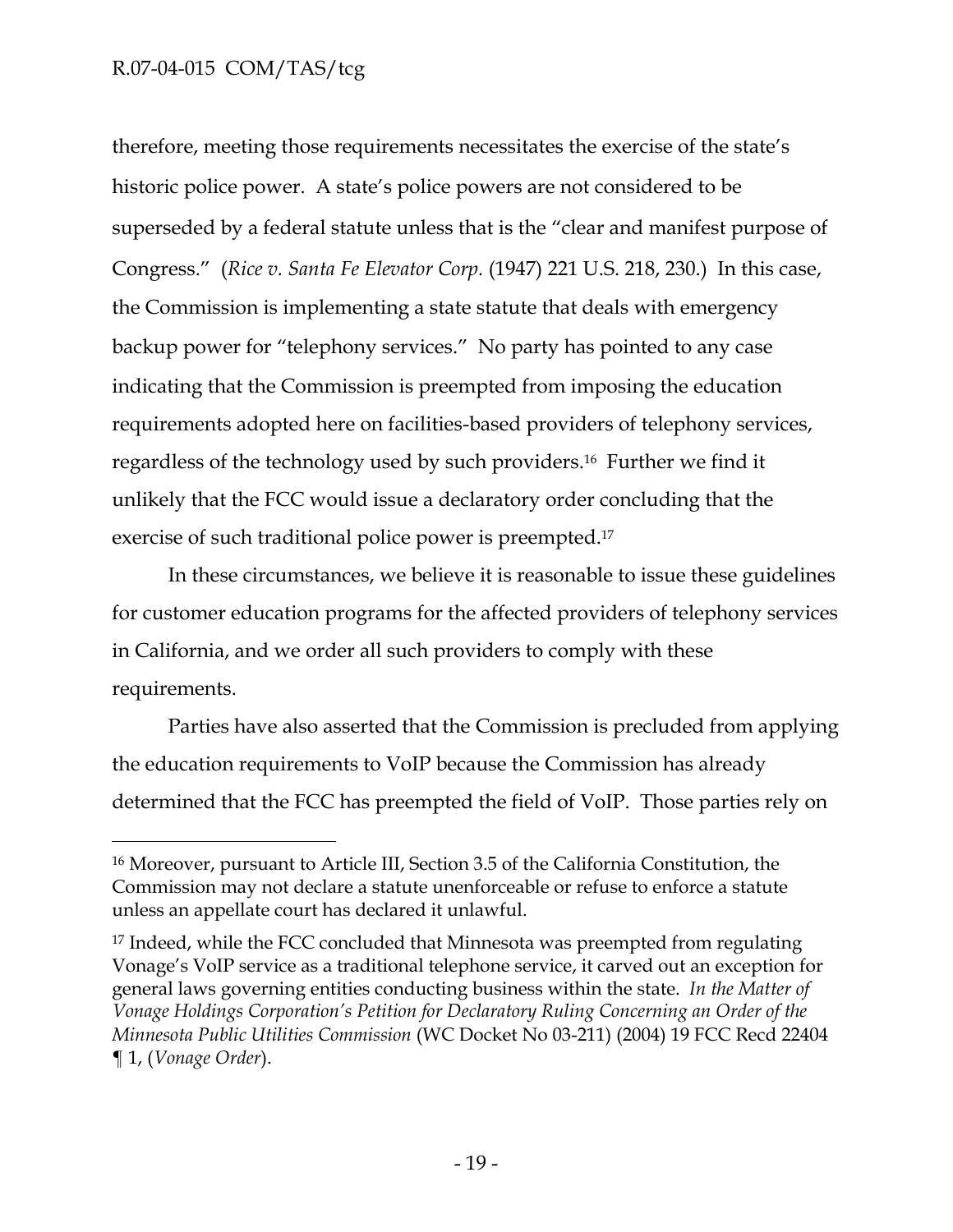D.06-06-010, which closed the Commission's investigation into establishing a regulatory framework for VoIP. First, by this decision today, the Commission is not revisiting the decision made in D.06-06-010 to refrain from applying traditional telephone regulations to VoIP. Since then, however, the legislature enacted AB 2393, which requires the Commission to consider backup power requirements for VoIP and other telephony services. This decision adopts the requirements necessary to implement this statute.

Even if this specific requirement relating to backup power were considered a modification of D.06-06-010, VoIP providers have been active participants in this proceeding and had notice and an opportunity to be heard on the issue of whether any requirements adopted would be applicable to VoIP.

The Commission also clarifies that, in D.06-06-010, it did not relinquish its authority to regulate VoIP and did not state that it was "federally preempted" from regulating VoIP. Rather, the Commission stated that, since the FCC was exercising its authority over VoIP, it was "premature for us to assess what our regulatory role over VoIP will be."18 While the Commission stated there was no immediate need to address VoIP consumer protection issues, it left open the possibility of reassessing this determination in the future.19 Thus, while D.06-06-010 states the Commission's intent to refrain from establishing a regulatory framework for VoIP, it does not state that the Commission is federally preempted from applying any requirements on VoIP services. The Commission reiterates that, in this case, the Commission is adopting a very specific

 $\overline{a}$ 

<sup>18</sup> D.06-06-010, at pp. 2-3.

<sup>19</sup> D.06-06-010, at pp. 4-5.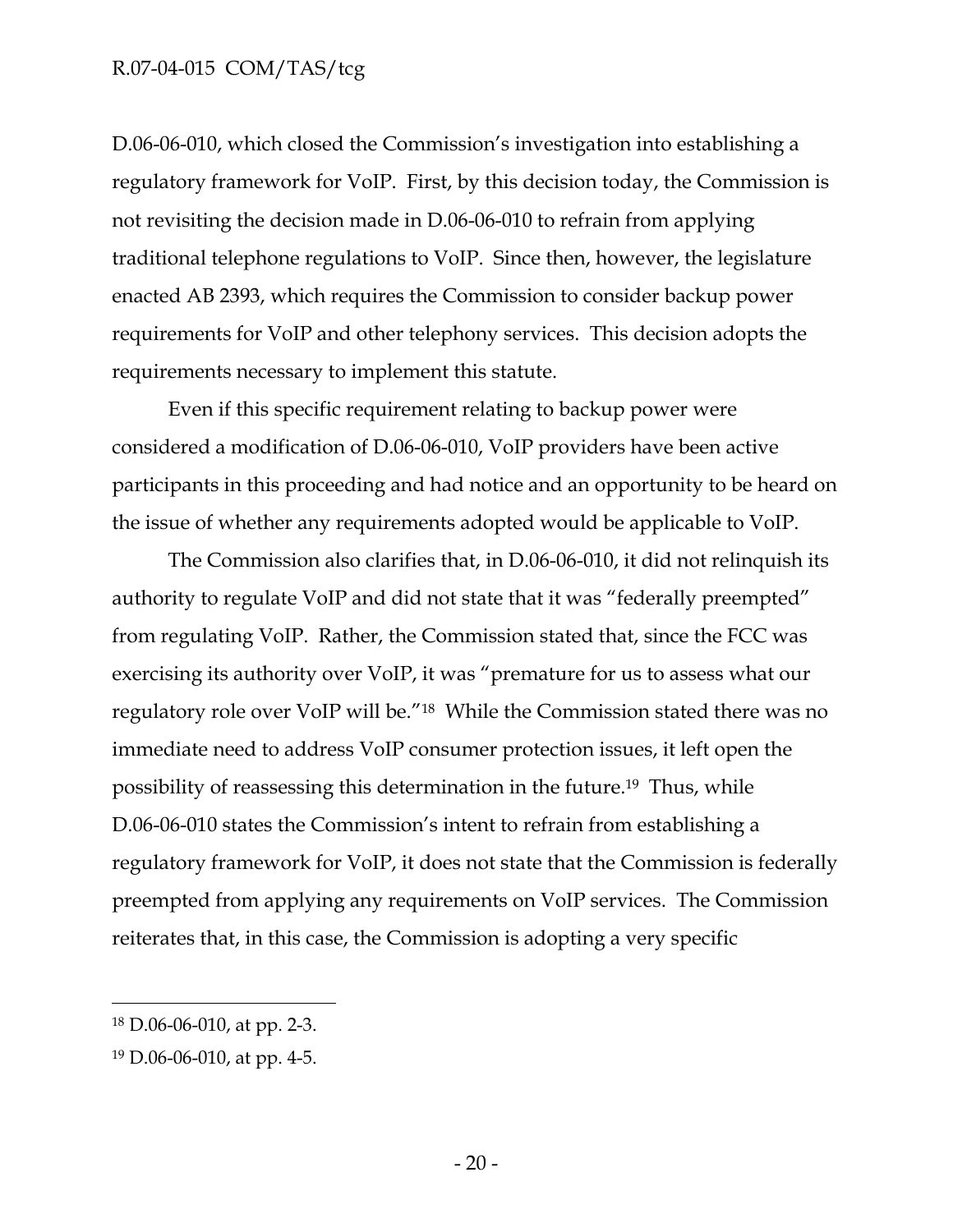requirement pursuant to a state statute dealing with emergency backup power. D.06-06-010 does not prevent the Commission from doing so.

#### **12. Cost-Benefit Analysis**

Section 776 requires the Commission to develop and implement standards if the benefits of the standards exceed the costs. However, how this is to be done is not indicated. Thus, the Commission may determine how to perform this evaluation. The Commission chooses to perform this evaluation in the following manner.

The guidelines adopted herein are similar to the directions one would expect to be included with any equipment purchase. With an adequate customer education program, customers may decide for themselves whether they want additional backup power. In addition, they will be able to ensure that their backup power system is maintained in good working order to the extent it is their responsibility to do so. Since service providers already have customer education programs, the guidelines should merely amount to an enhancement of their existing customer education programs. The Commission has no reason to believe this can not be done at minimal cost, especially on a per customer basis. At the same time, making the customer fully aware of the limitations of telecommunications service provided using technologies that require backup power on the customer's premises, and the customer's responsibilities and options regarding backup power, are of significant value in promoting the customer's safety. As a result, the value to the customer exceeds the costs to the service provider, which are ultimately recovered from customers. The benefits of the customer education guidelines imposed herein exceed the costs.

The guidelines will ensure the customer is provided with sufficient information to make informed decisions regarding backup power. Thus, the

- 21 -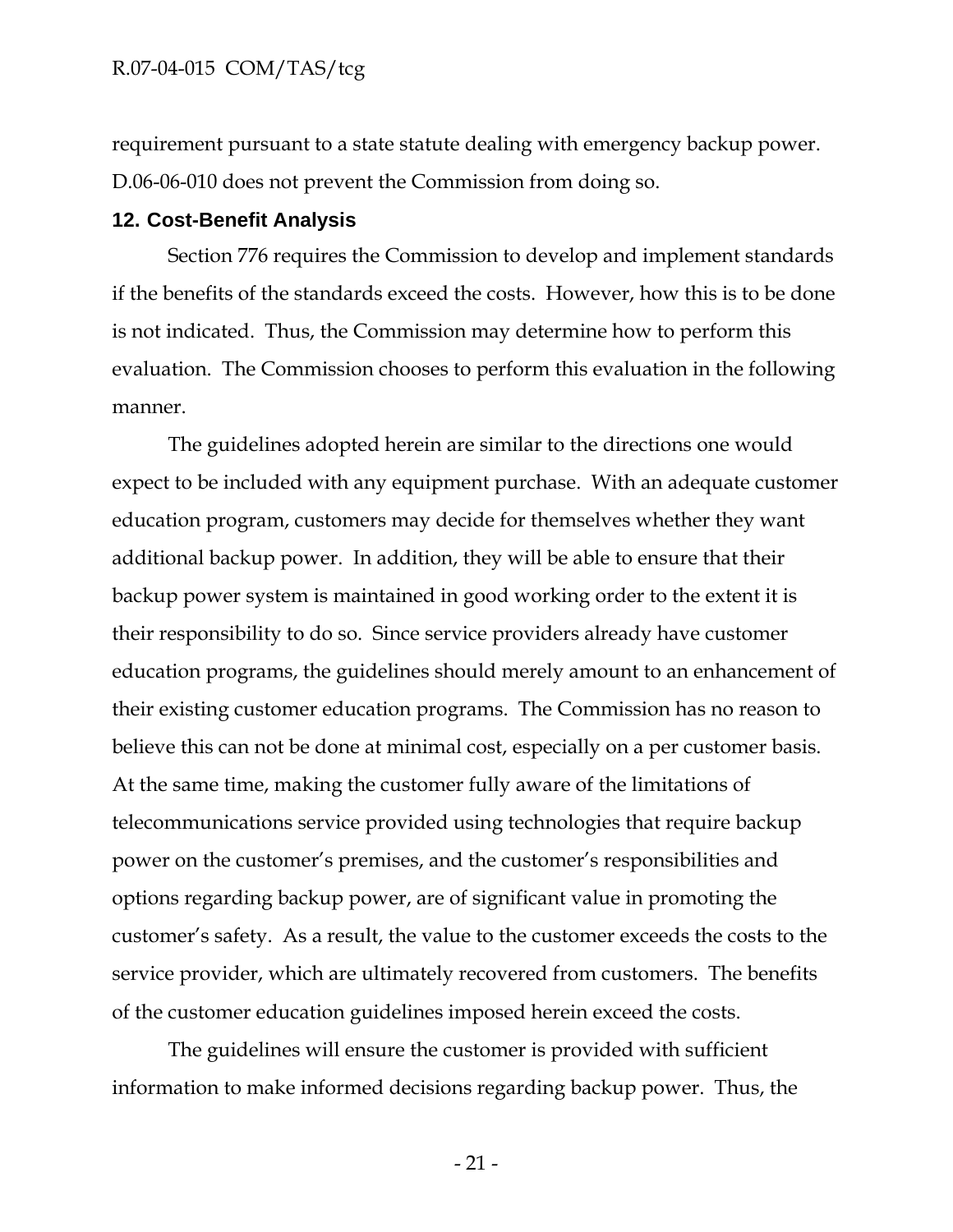customer will have sufficient information to make sure the benefits resulting from the customer's decisions regarding backup power exceed the costs of those decisions from the customer's perspective.

#### **13. Implementation**

As discussed above, service providers who provide service to customers using technologies that require backup power on the customer's premises will be required to implement a customer education program that includes the customer education information and outreach specified in Sections 5 and 6 above. Since existing customer education programs do not satisfy these requirements, a reasonable amount of time is needed to upgrade the existing programs. In this case 180 days will be allowed. If a service provider requires additional time, it may request an extension from the Commission's Executive Director as provided for in Rule 16.6 of the Commission's Rules of Practice and Procedure. Any such request shall include a detailed explanation of why the extension is needed.

In order to verify implementation, service providers shall file an information only compliance advice letter detailing their customer education programs, including information and outreach. Copies of the educational materials shall be included with the filing.

Service providers will be required to make the customer education information available to their existing customers who are served via technologies that require backup power on the customer's premises, to the extent they have not already done so.

Service providers who do not currently provide service to customers using technologies that require backup power on the customer's premises need not comply with these requirements at this time. However, they shall comply prior to offering such service.

- 22 -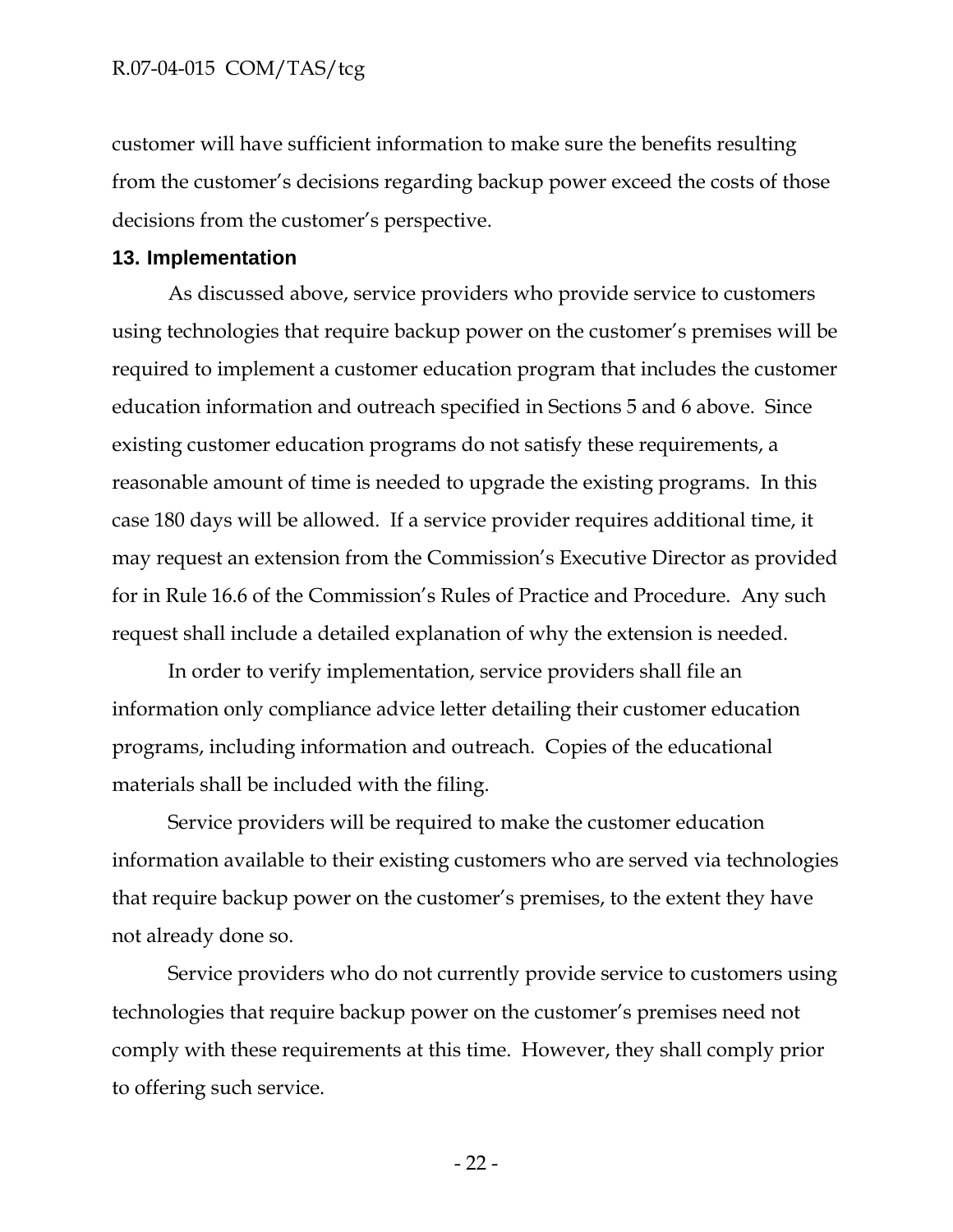## **14. Comments on Proposed Decision**

The proposed decision (PD) of Commissioner Timothy Alan Simon in this matter was mailed to the parties in accordance with Section 311 of the Public Utilities Code and comments were allowed under Rule 14.3 of the Commission's Rules of Practice and Procedure. Comments were filed on November 9, 2009 and reply comments were filed on November 16, 2009. Comments were filed by the following entities.

- Pacific Bell Telephone Company
- Verizon California Inc.
- Surewest Telephone
- Small LECs<sup>20</sup>

-

- The California Association of Competitive Telecommunications Companies
- The California Cable &Telecommunications Association and Comcast Phone of California, LLC.
- The Telecommunications Access for the Deaf and Disabled Administrative Committee
- Cox California Telecom, LLC
- Disability Rights Advocates
- The Utility Reform Network
- Division of Ratepayer Advocates

<sup>20</sup> Calaveras Telephone Company, Cal-Ore Telephone Co., Ducor Telephone Company, Foresthill Telephone Co., Happy Valley Telephone Company, Hornitos Telephone Company, Kerman Telephone Company, Pinnacles Telephone Co., The Ponderosa Telephone Co., Sierra Telephone Company, Inc., The Siskiyou Telephone Company, Volcano Telephone Company, and Winterhaven Telephone Company. Collectively, "Small LECs."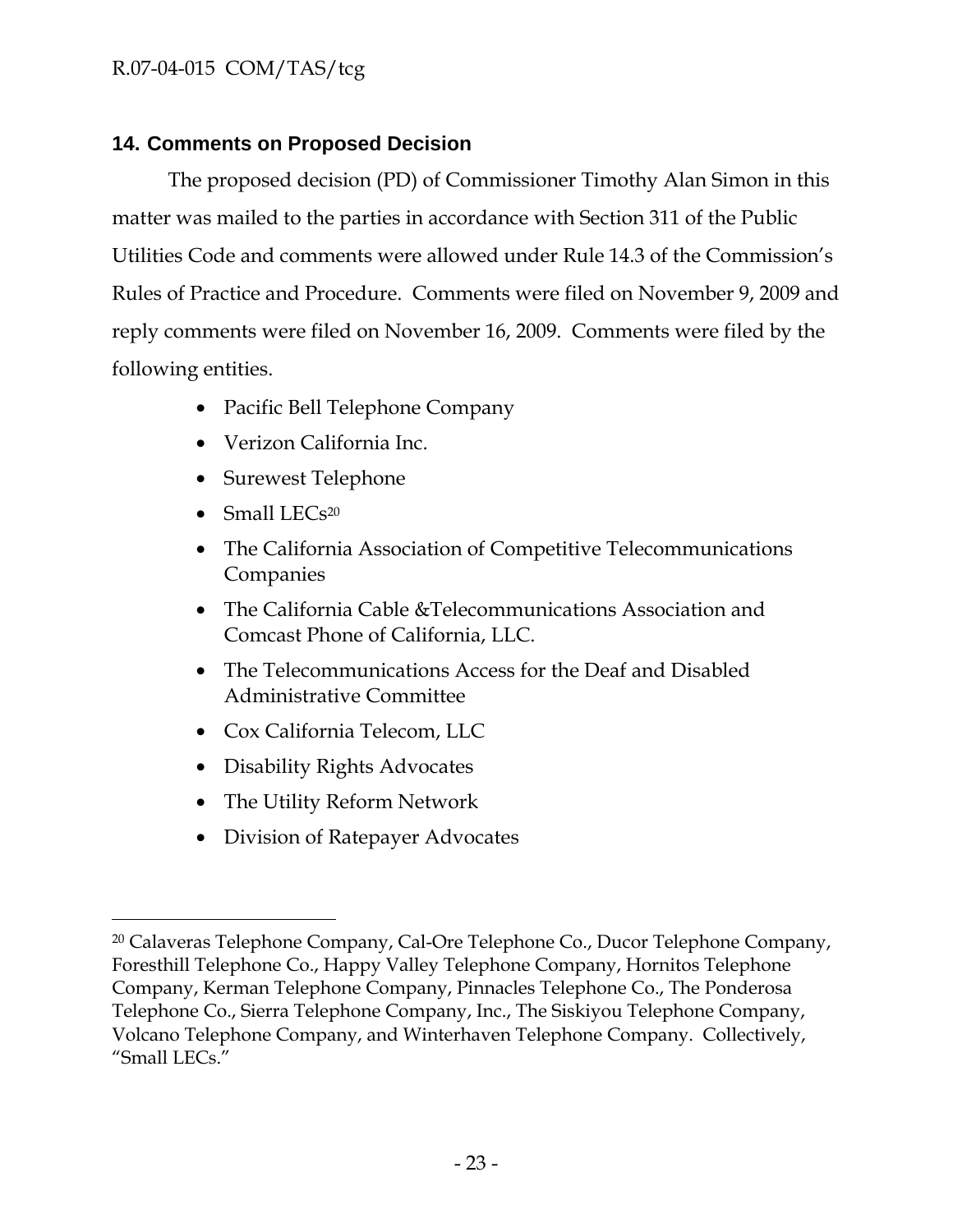• Telecommunications Access for the Deaf and Disabled Administrative Committee

All comments were considered and changes have been made to the PD as appropriate.

### **15. Assignment of Proceeding**

Timothy Alan Simon is the assigned Commissioner and Jeffrey P. O'Donnell is the assigned Administrative Law Judge in this proceeding.

### **Findings of Fact**

#### **Background**

1. AB 2393, signed into law on September 29, 2006, added Sections 776, 2872.5 and 2892.1 to the Public Utilities Code.

2. Sections 776 and 2892.1 address backup power systems while Section 2872.5 addresses emergency notification systems.

3. Section 776 requires the Commission to consider the need for performance reliability standards for backup power systems installed on the premises of residential and small commercial customers by a facilities-based provider of telephony services. The Commission is to develop and implement such standards if the benefits of the standards exceed the costs.

4. On September 4, 2008, the Commission issued D.08-09-014 addressing AB 2393 and finding that a customer education program regarding backup power was needed.

### **Backup Power Systems and Their Capabilities**

5. A cordless telephone will not function during a power outage.

6. Telephone service provided through coaxial cable, fiber-optic cable and some other technologies utilizes electricity from the building and will not work without some form of backup power.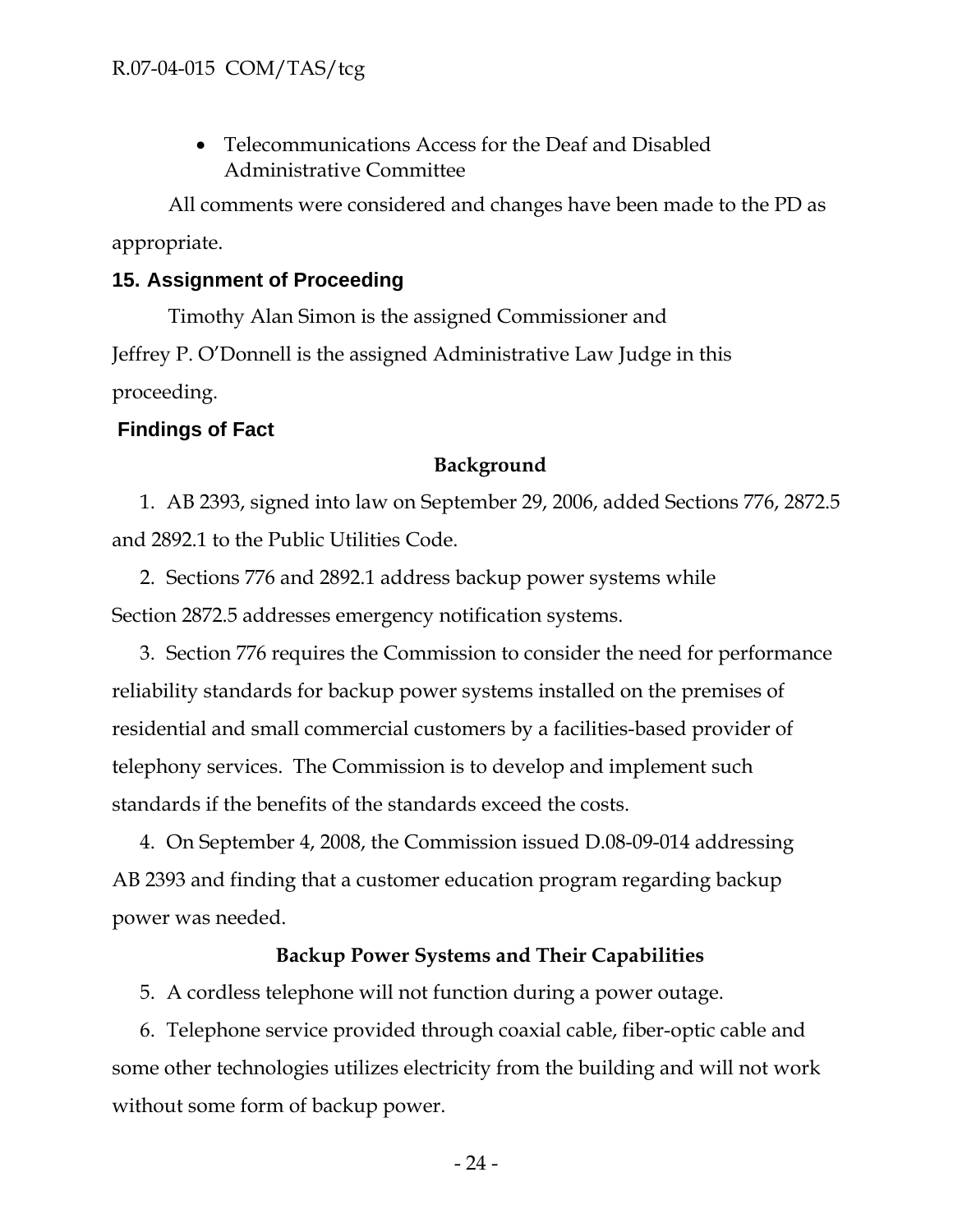7. To ensure that service continues during a power outage, telephone service providers who utilize coaxial cable, fiber-optic cable and some other technologies provide some form of backup power using a battery that allows the phone to continue working only for a limited period of time.

8. All of the service providers provide backup power using a backup battery that can provide approximately eight hours of standby time or approximately four hours of talk time.

9. The actual amount of time the backup battery can keep the telephone in service depends on how much the telephone is used and other factors.

10. Most power outages last less than two hours.

11. Over time, backup batteries deteriorate resulting in reduced ability to provide backup power, and their performance can be adversely affected by heat and cold.

12. In order to maintain sufficient backup power, the backup battery must be replaced as necessary.

13. Providers of voice service over fiber-optic cable (including Verizon, AT&T, and SureWest) provide the initial backup battery, but specify that it is the customer's responsibility to monitor and replace the battery when necessary.

14. Providers of voice service over coaxial cable monitor backup power equipment remotely and take responsibility for backup battery replacement.

15. Backup batteries can be replaced by the customer.

16. Customers can obtain additional backup power by obtaining additional backup batteries, but can not take advantage of this opportunity unless the customer is aware of it.

17. There is a need for appropriate customer education regarding backup power.

- 25 -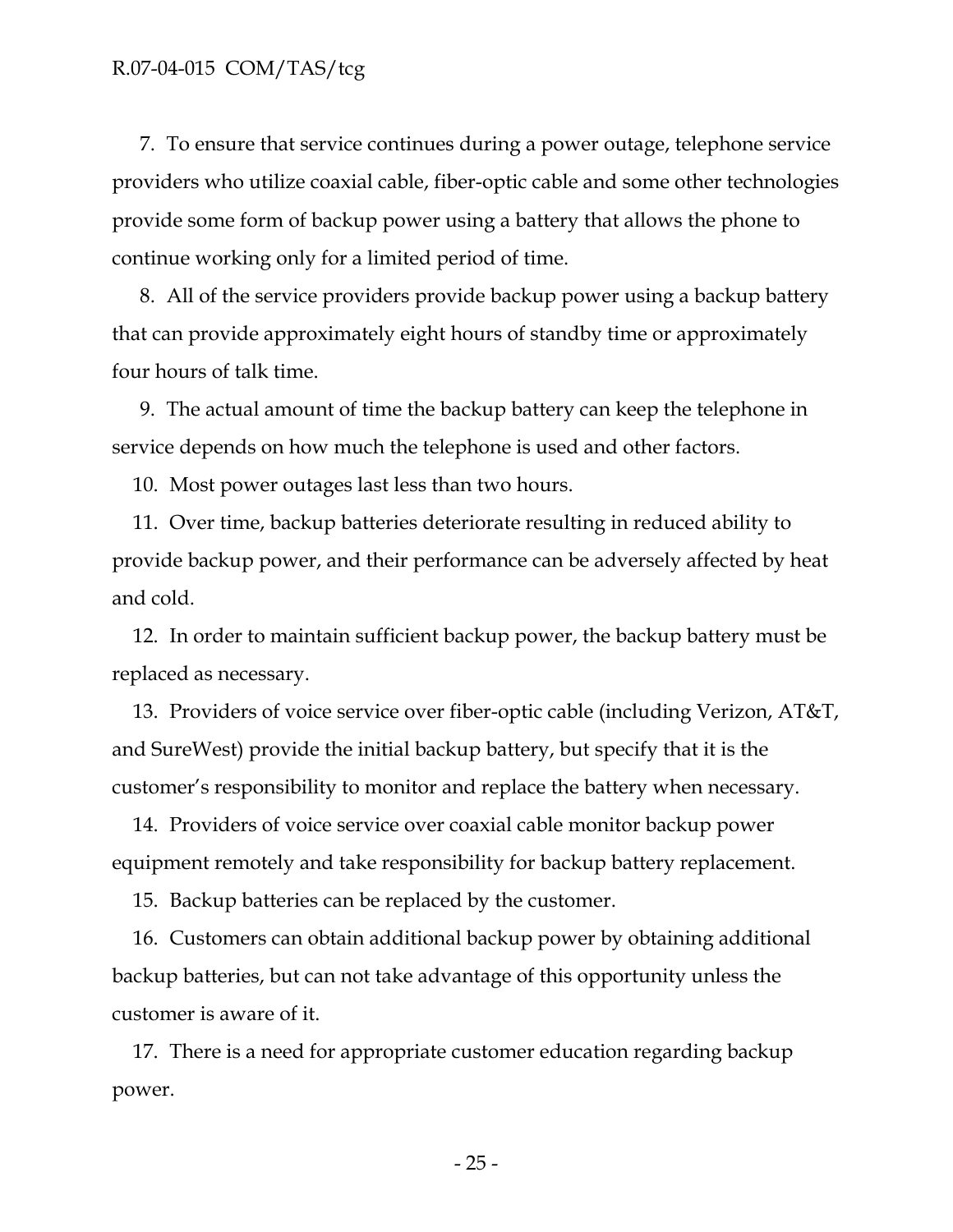18. Customer education can only be achieved if the customer is aware of the need for it and the educational materials are available in a format the customer can utilize.

### **Necessary Elements of a Customer Education Program**

19. The backup battery is located in the BBU.

### **Outreach**

20. Customer education materials do no good if the customer is unaware of them.

21. Over time, customers may forget or mislay the information provided, or otherwise need reminding.

### **Existing Customer Education Plans**

22. Most of the service providers adequately inform customers of the need for backup power and that during a power outage, the backup battery will provide service for only a limited amount of time.

23. Only some of the service providers provide limited information on how to use the telephone during an outage to maximize their ability to make necessary calls.

24. No service provider adequately provides all of the necessary information.

### **Existing Customer Outreach**

25. The service providers provide some customer education information when the customer initiates service.

26. No service provider conducts outreach efforts after the customer initiates service.

27. Most service providers do not provide customer education materials in a language other than English.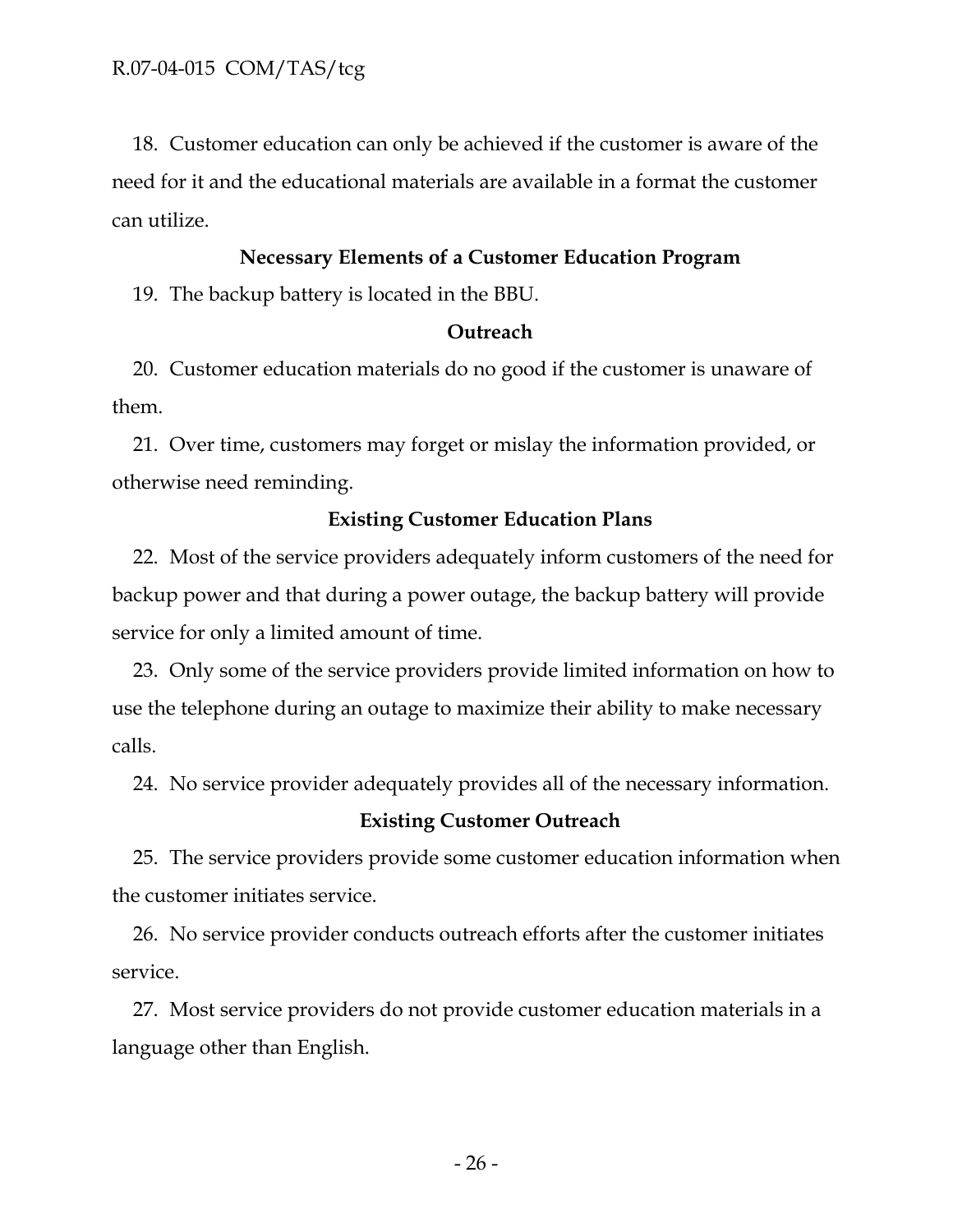### **Small Commercial/Business Customers**

28. Section 776 refers to the need for performance reliability standards for backup power systems installed on the premises of residential and small commercial customers, but does not define the term "small commercial customer."

29. There is no readily available definition of small commercial or business customer in terms of access lines.

30. Workshop participants generally addressed residential customers, not small commercial or business customers, and did not recommend an appropriate definition.

31. As a group, it is reasonable to assume that business or commercial customers would be more knowledgeable about communications needs and capabilities than some residential customers.

### **Conclusion**

32. Without adequate customer education and outreach, customers could end up without the ability to make necessary phone calls during a power outage. In the case of an emergency, and assuming the service provider's network still functions, this could lead to personal injury or property damage.

#### **Jurisdiction**

33. AB 2393 was introduced for the purpose of dealing with the increasingly prevalent use of fiber-optic cable in telephone services.

34. No party has pointed to any case indicating that the Commission is preempted from imposing the education requirements adopted here on facilitiesbased providers of telephony services, regardless of the technology used.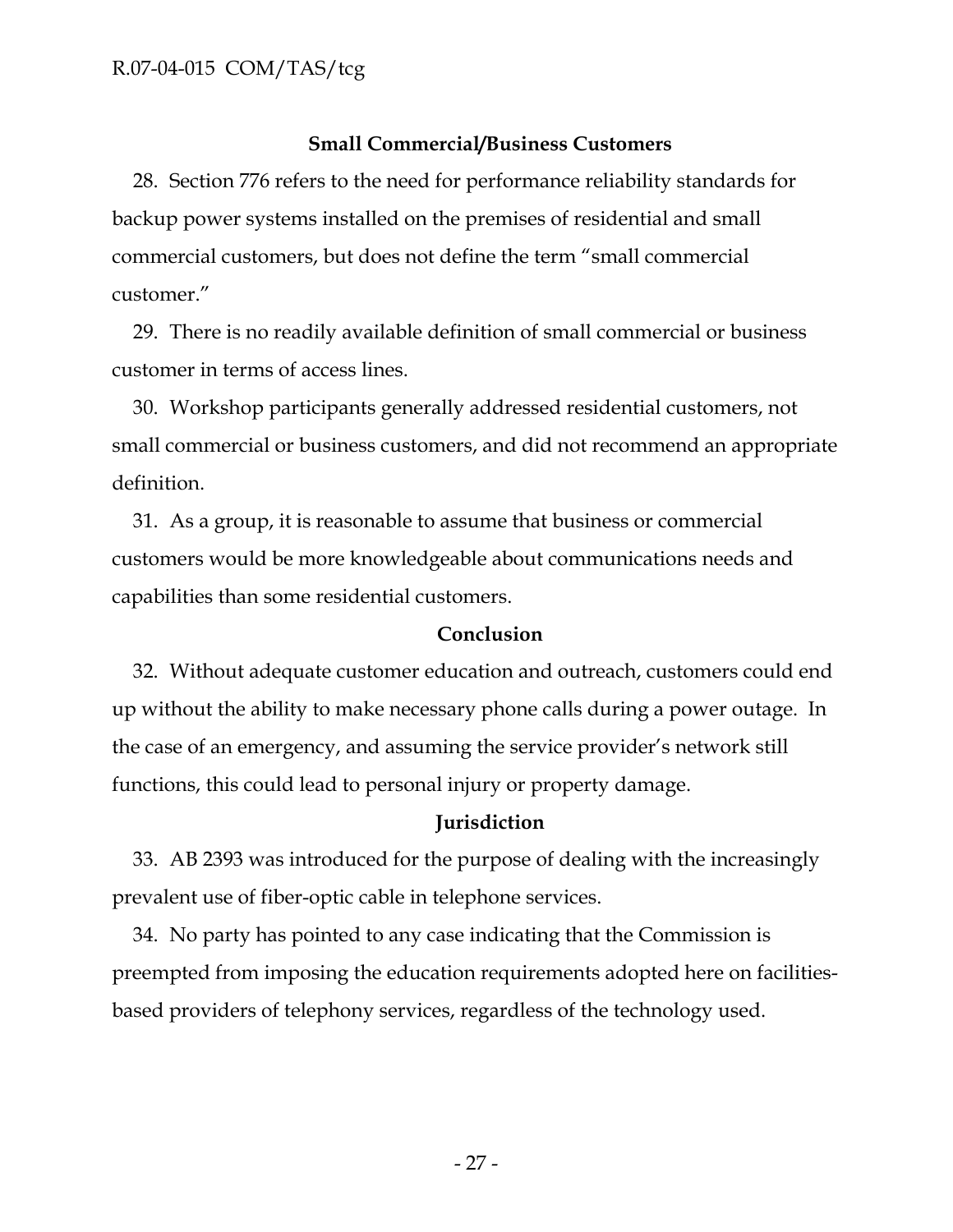### **Cost-Benefit Analysis**

35. Section 776 requires the Commission to develop and implement standards if the benefits of the standards exceed the costs, but does not indicate how this is to be done.

36. The guidelines adopted herein are similar to the directions one would expect to be included in any equipment purchase.

37. With an adequate customer education program, customers may decide for themselves whether they want additional backup power, and will be able to ensure that their backup power system is maintained in good working order to the extent it is their responsibility to do so.

38. Since most service providers already have a customer education program, the guidelines should merely amount to an enhancement of their existing customer education programs.

39. The Commission has no reason to believe that enhancement of the service providers' existing customer education programs to meet the guidelines imposed herein can not be done at minimal cost, especially on a per customer basis.

40. Making the customer fully aware of the limitations of telecommunications service provided using technologies that require backup power, and the customer's responsibilities and options regarding backup power, is of significant value in promoting the customer's safety.

41. The value to customers of enhancing the service providers' existing customer education programs to meet the guidelines imposed herein exceeds the costs to the service providers, which are ultimately recovered from their customers.

- 28 -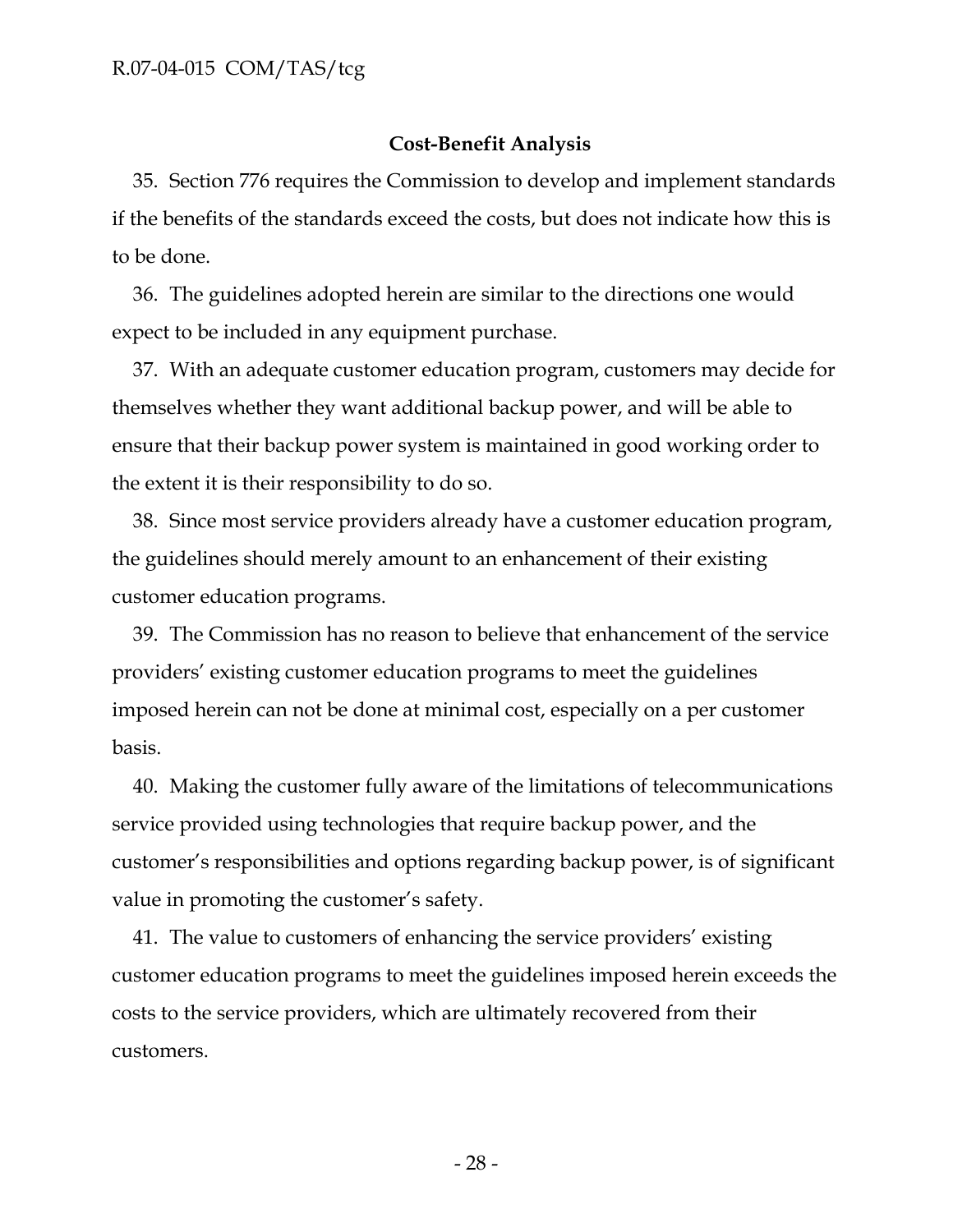42. The guidelines provide the customer with sufficient information to make sure the benefits resulting from the customer's decisions regarding backup power exceed the costs of those decisions from the customer's perspective.

### **Conclusions of Law**

### **Backup Power Systems and Their Capabilities**

1. In order for customers to maintain their ability to make phone calls during a power outage, they should be informed of the need to do so, and told how to do so.

2. The backup power provided by the service providers is sufficient under most circumstances if the battery is maintained in good condition.

3. If the customer is responsible for backup battery replacement, the customer should be informed of the need for replacement and how to accomplish it.

4. The customer should be informed of the possibility of obtaining additional backup batteries and, if the customer chooses to do so, how to replace them.

5. There is a need for customer education and outreach programs.

### **Necessary Elements of a Customer Education Program**

6. Customers should be told they are served by technologies that require backup power on the customer's premises and informed of the limitations of service during a power outage.

7. Customers should be educated as to how to maximize their ability to make or receive necessary phone calls by proper use of their phones during an outage.

8. Since backup batteries will eventually require replacement, customers should be told of the need for backup battery replacement to maintain backup power capability.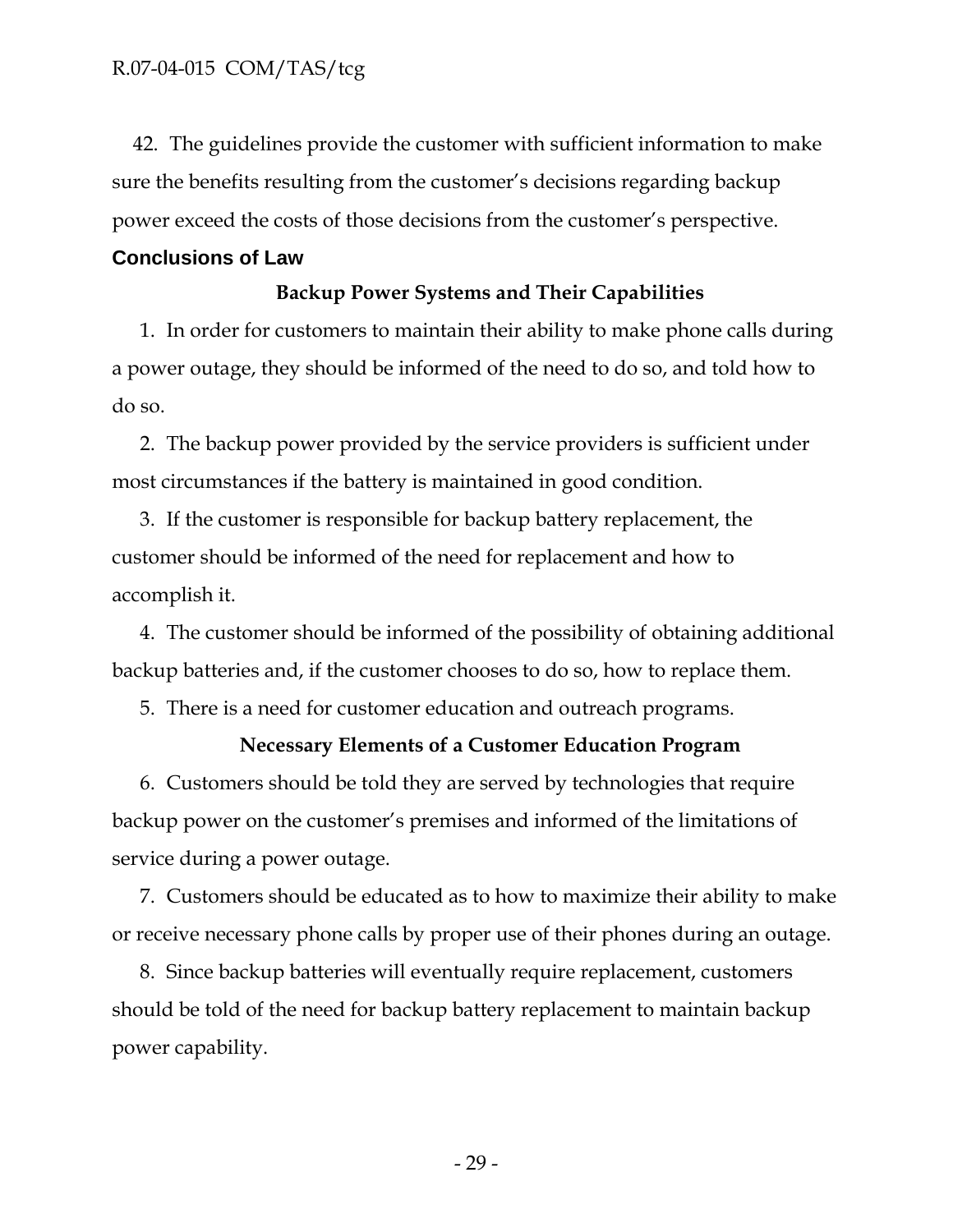9. If the service provider has some role in replacement, the customer should know what it is and how to obtain that service.

10. To the extent the customer is responsible for replacement, the customer should be informed of the responsibility and how to carry it out, including how to determine when replacement is needed, and how to perform the replacement.

11. If the service provider offers the customer the option of where to place the BBU on the customer's premises, the customer should be made aware of this option so that the BBU can be made accessible to the customer if the customer is responsible for monitoring or replacing the battery.

12. If customers are responsible for backup battery replacement, they should be told how to obtain a replacement, including how to obtain backup batteries from the service provider.

13. If sources of backup batteries other than the service provider are available, the customer should be informed of the battery specifications sufficient to identify an appropriate replacement battery.

14. If customers need or want additional backup power, they too should be told how to obtain additional backup batteries.

15. If backup power can be supplied from a source other than the backup battery, information should be made available on the other types of backup power, to the extent the service provider has the information, and how to connect them to the telephone equipment.

16. If customers are responsible for backup battery replacement, the customer initiates service at a location that previously had service (e.g. in the case of a renter), and the service provider does not install a new backup battery, the customer should be notified of this fact because the existing battery is more likely to need replacement than a new one.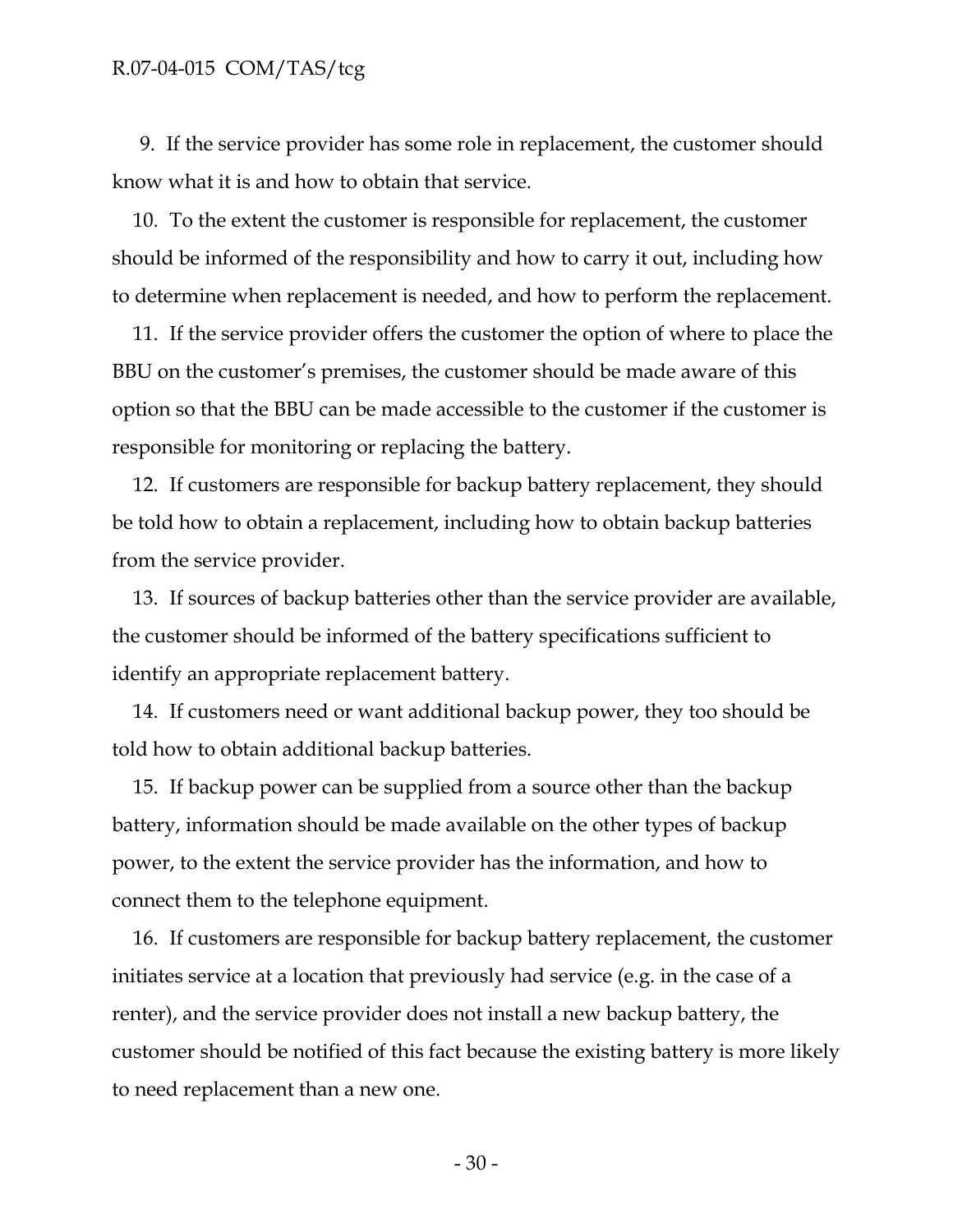17. Customers should be told that the backup battery will not power a cordless phone and other equipment connected to the telephone line that require electricity from the building, such as telecommunications devices used to assist disabled customers.

18. The following elements should be included in a customer education program.

- Customers should be informed that their service utilizes a backup battery located on the customer's premises to provide service during a power outage.
- Customers should be told that cordless phones will not work during a power outage.
- Customers should be informed of the limitations of the backup battery's ability to provide service during a power outage and how to maximize the customer's ability to make necessary calls during a power outage. This includes the fact that the backup battery can not power a cordless phone or other equipment connected to the telephone line that require electricity from the building, such as telecommunications devices used to assist customers with disabilities.
- Customers should be informed of the service provider's and customer's responsibilities regarding battery monitoring and replacement. This should include information on the limitations of the service provider's liability as it relates to backup power.
- Information should be provided about the customer's options regarding where to place the backup battery unit on the customer's premises.
- If the service provider is responsible for battery monitoring and replacement, information should be provided on how customers can contact the service provider for information about the battery or if the customer believes the battery is not working properly.
- If the service provider is responsible for battery replacement but does not monitor battery condition, customers should be told that age and temperature impact battery performance, provided information on how customers can monitor battery condition and how to contact the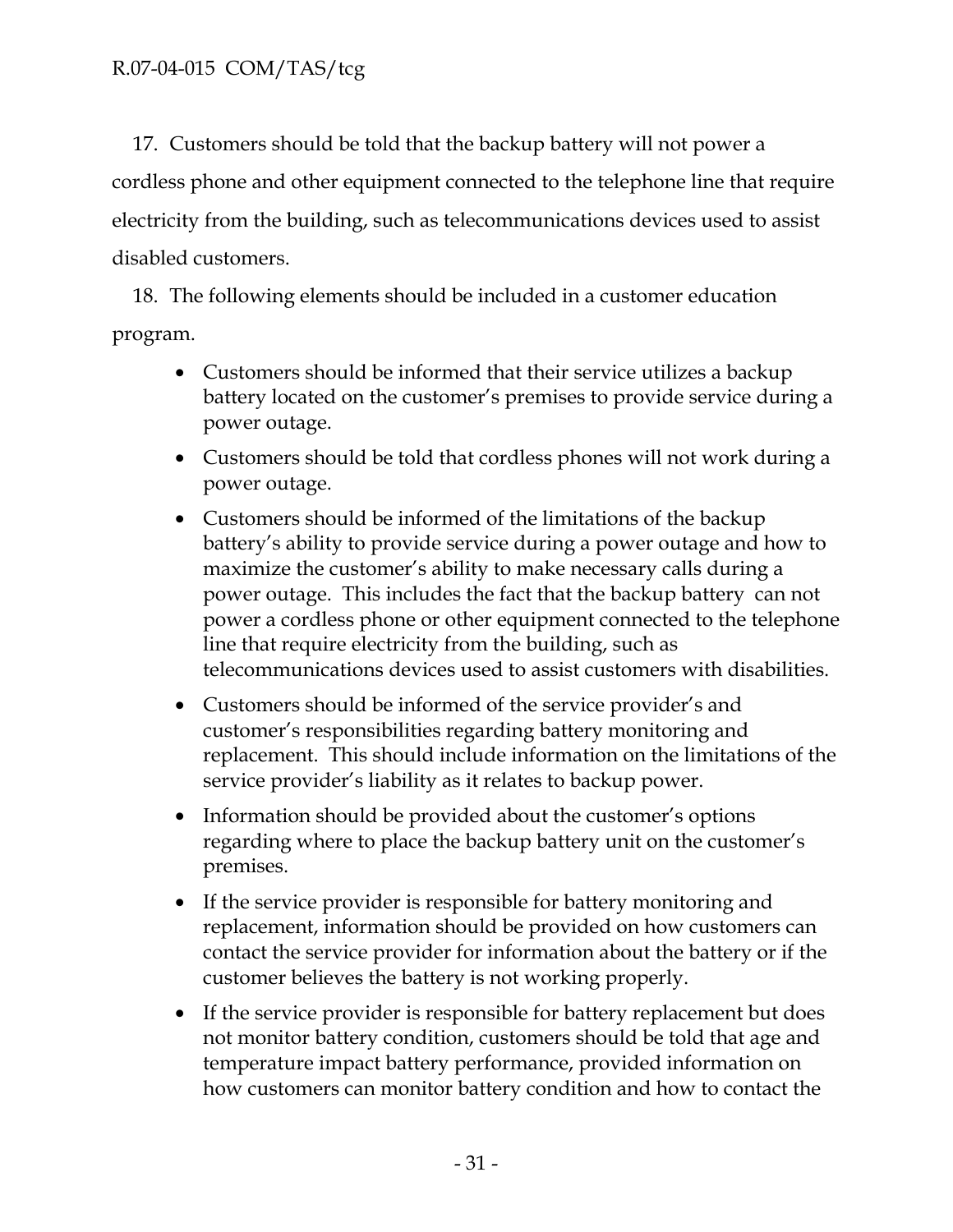service provider if the battery needs replacement. This should include information on indicators (lights, audible tones, etc.) on the BBU that indicate battery condition.

- If the service provider is responsible for battery monitoring and/or replacement, information should be provided on how customers can contact the service provider for information about obtaining additional backup power capability such as additional batteries.
- If the customer is responsible for battery monitoring and replacement, customers should be told that age and temperature impact battery performance, provided information on how to determine whether replacement is needed, how to obtain replacement backup batteries and how to install them. This includes information on indicators (lights, audible tones, etc.) on the BBU that indicate battery condition. This also includes whether the service provider can supply replacements and how to get them. If backup batteries are available from other sources, sufficient battery specifications should be provided to identify an appropriate replacement battery. In addition, customers should be told of possible sources or types of sources for the batteries, such as local hardware stores, etc.
- If the customer initiates service at a location that previously had service, and the service provider is not responsible for battery monitoring and replacement, the service provider should notify the customer if it does not install a new backup battery.
- If the service provider is not responsible for battery replacement, but offers battery replacement or other related services, information should be provided on what services are available, their cost to the customer and how to obtain them.
- If backup power can be supplied from a source other than the backup battery, the customer should be told of this fact and how to request additional information from the service provider. Upon request, information should be made available on the other types of backup power, to the extent the service provider has the information, and how to connect the backup power source to the telephone equipment.

## **Outreach**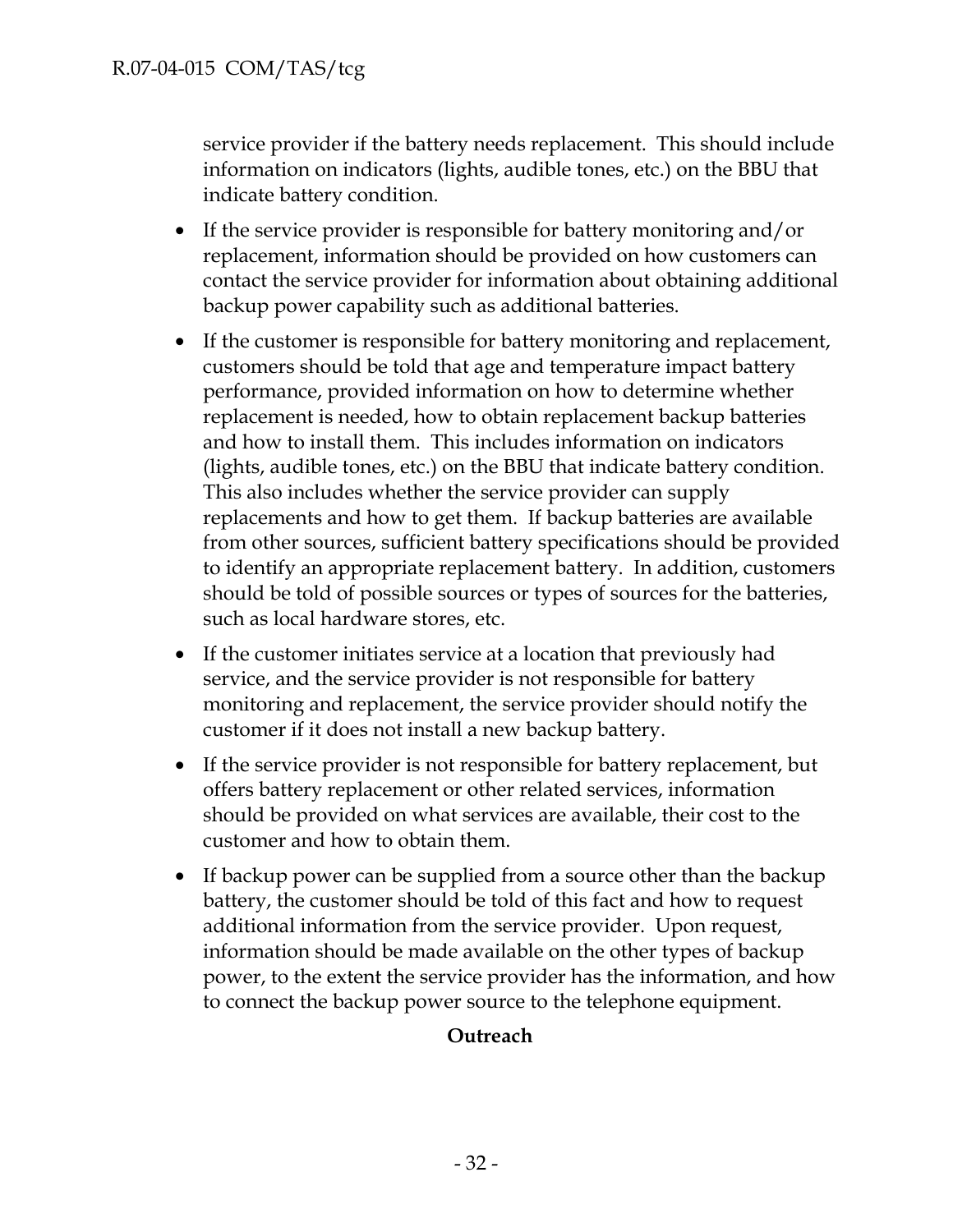19. There should be some form of outreach sufficient to make the customer aware of the available information.

20. When customers are initially connected to the service provider's network, they should be provided with the information specified in the guidelines in a format they can utilize.

21. If the customer was marketed in a language other than English, the information specified in the guidelines should be made available to the customer in that language in a format the customer can utilize.

22. Customers should, at least annually, be reminded of the fact that they are provided service using a technology that needs backup power on the customer's premises and be made aware of the information specified in the guidelines and how to get it.

### **Existing Customer Education Plans**

23. Improvement in the service providers' customer education materials is needed.

### **Existing Customer Outreach**

24. Improvement in the service provider's outreach is needed.

#### **Small Commercial/Business Customers**

25. The requirement to implement the guidelines should apply to residential customers only.

#### **Conclusion**

26. Since the service providers' customer education information and outreach do not fully satisfy the guidelines shown in Sections 5 and 6 of this decision, they should be required to enhance their existing customer education programs to comply with the guidelines.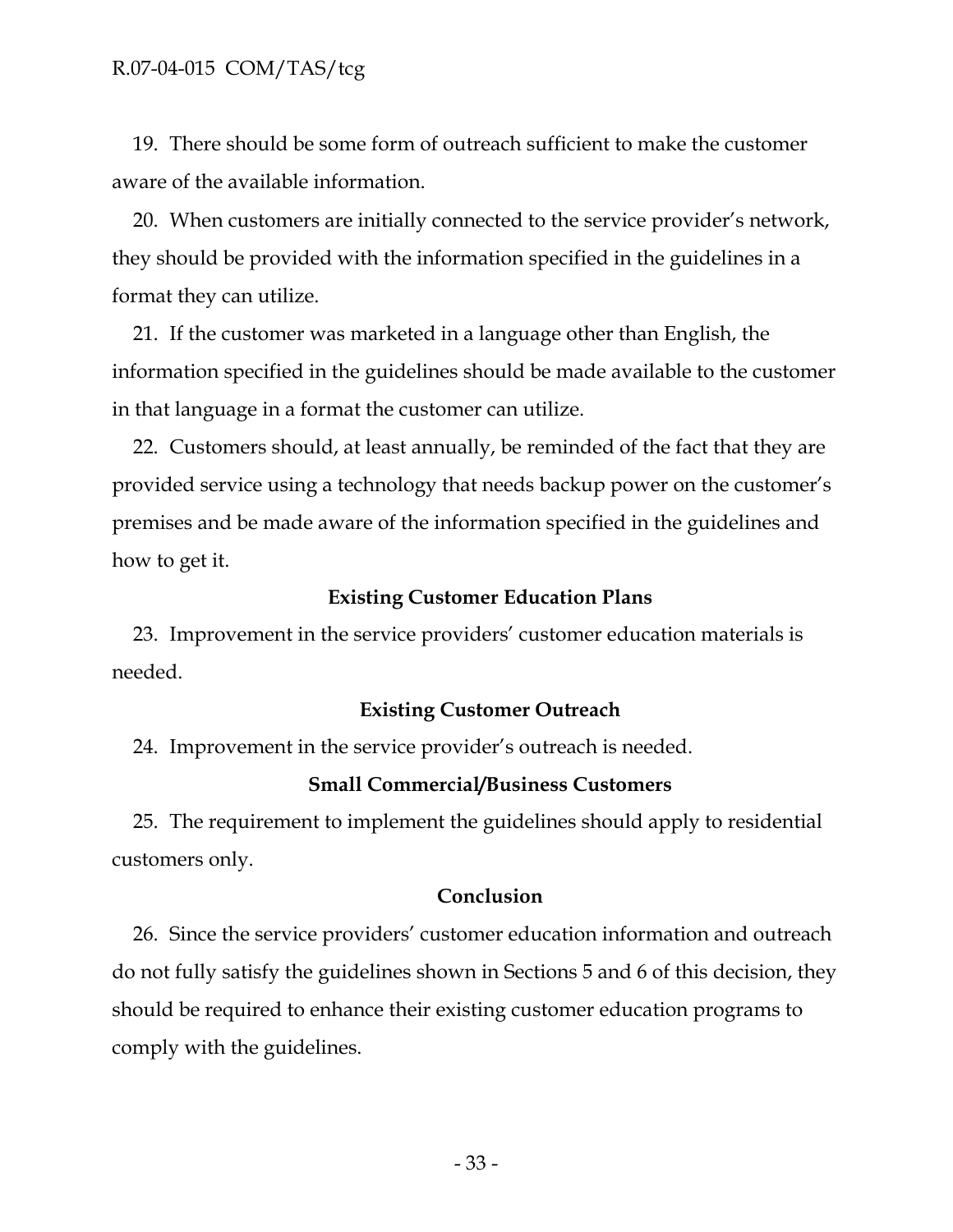### **Jurisdiction**

27. "Service providers" as used in this decision means all facilities-based providers of telephony services, including cable providers and facilities-based VoIP providers of telephony services.

28. The Commission has the authority to impose customer education requirements related to emergency backup power on cable and VoIP providers.

29. Section 776 applies to "facilities-based providers of telephony services."

30. Section 776 does not define "telephony services."

31. The Commission may interpret a statute to ascertain the intent of the Legislation; first according to its plain language, and then by considering the Legislative history of the statute and the wider historical circumstances of its enactment.

32. As originally introduced, Section 776 was applicable to a "telephone corporation." Prior to enactment, Section 776 was amended to apply to a "facilities-based provider of telephony services."

33. The plain language of Section 776 is not limited to "telephone corporations," but rather applies to a broader category of telephone service providers.

34. Section 2892.1 defines "telecommunications service" as voice communication provided by a "telephone corporation," a provider of "satellite telephone services," a provider of "mobile telephony service," and a "facilitiesbased provider of voice communication services utilizing voice over Internet Protocol or any other successor protocol."

35. Section 2892.1 includes entities that the Commission does not currently regulate as "telephone corporations" under Section 234.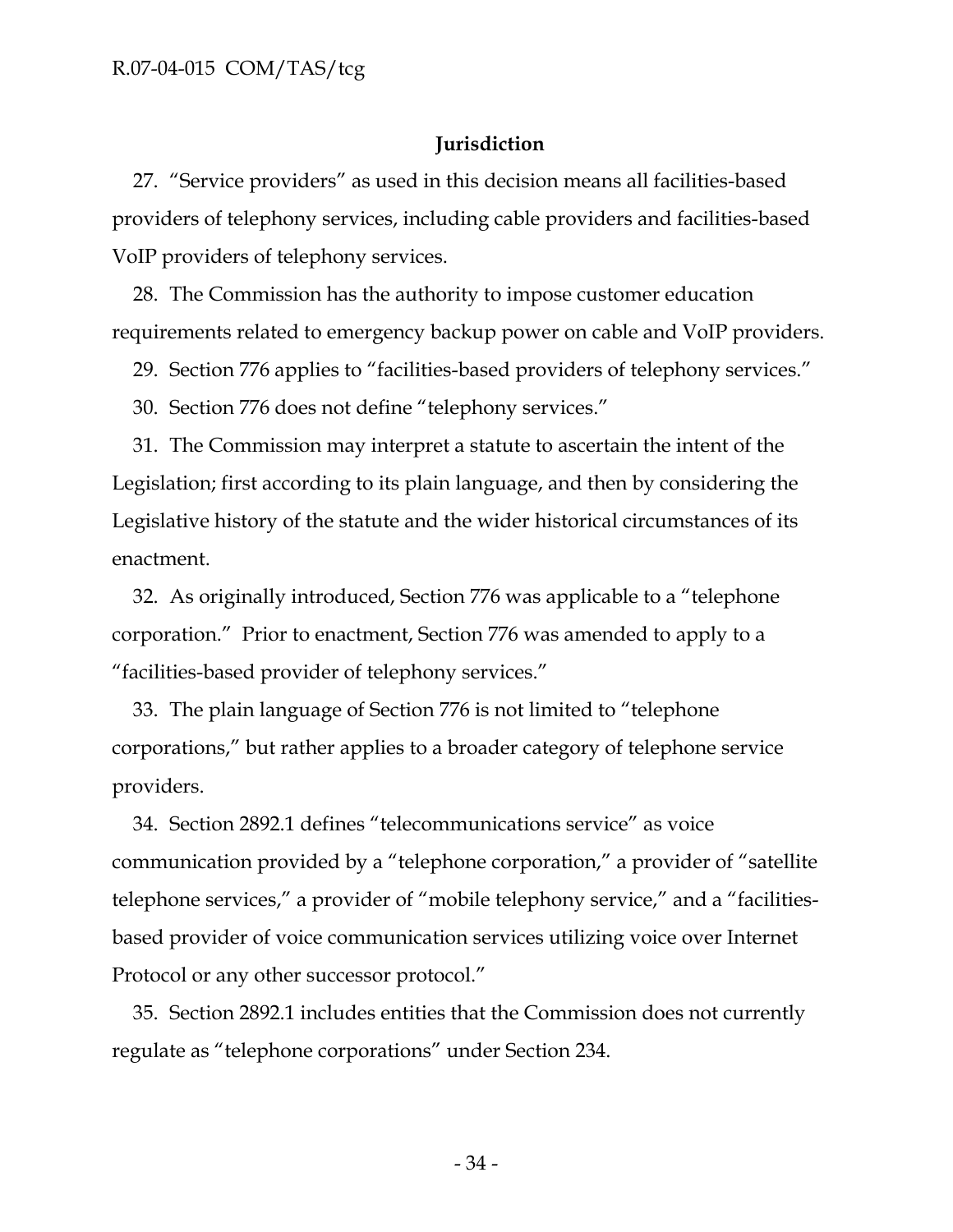36. Because fiber optic cable, coaxial cable, and other technologies require an independent power source in order to work during a power outage, to interpret AB 2393 to exclude telephone services provided by cable companies and/or VoIP providers would seriously undermine the purpose of the bill.

37. This case does not involve the issue of regulating VoIP providers as "telephone corporations" under Section 234, or as "public utilities" under Section 216.

38. The requirements of AB 2393 are aimed at ensuring the public health and safety of California residents in an emergency situation and, therefore, involve the exercise of the state's historic police power.

39. The historic police powers of the States are not to be superseded by a federal statute unless that is the "clear and manifest purpose of Congress."

40. Pursuant to Article III, section 3.5, of the California Constitution, the Commission may not declare a statute unenforceable or refuse to enforce a statute unless an appellate court has declared it unlawful.

41. In the *Vonage Order*, the FCC carved out an exception for general laws governing entities conducting business with the state.

42. By this decision, the Commission is not revisiting the decision made in D.06-06-010 to refrain from applying traditional telephone regulation to VoIP.

43. In D.06-06-010, the Commission stated that, since the FCC was exercising its authority over VoIP, it was "premature for us to assess what our regulatory role over VoIP will be."

44. D.06-06-010 does not prevent the Commission from imposing educational requirements related to emergency power on VoIP providers.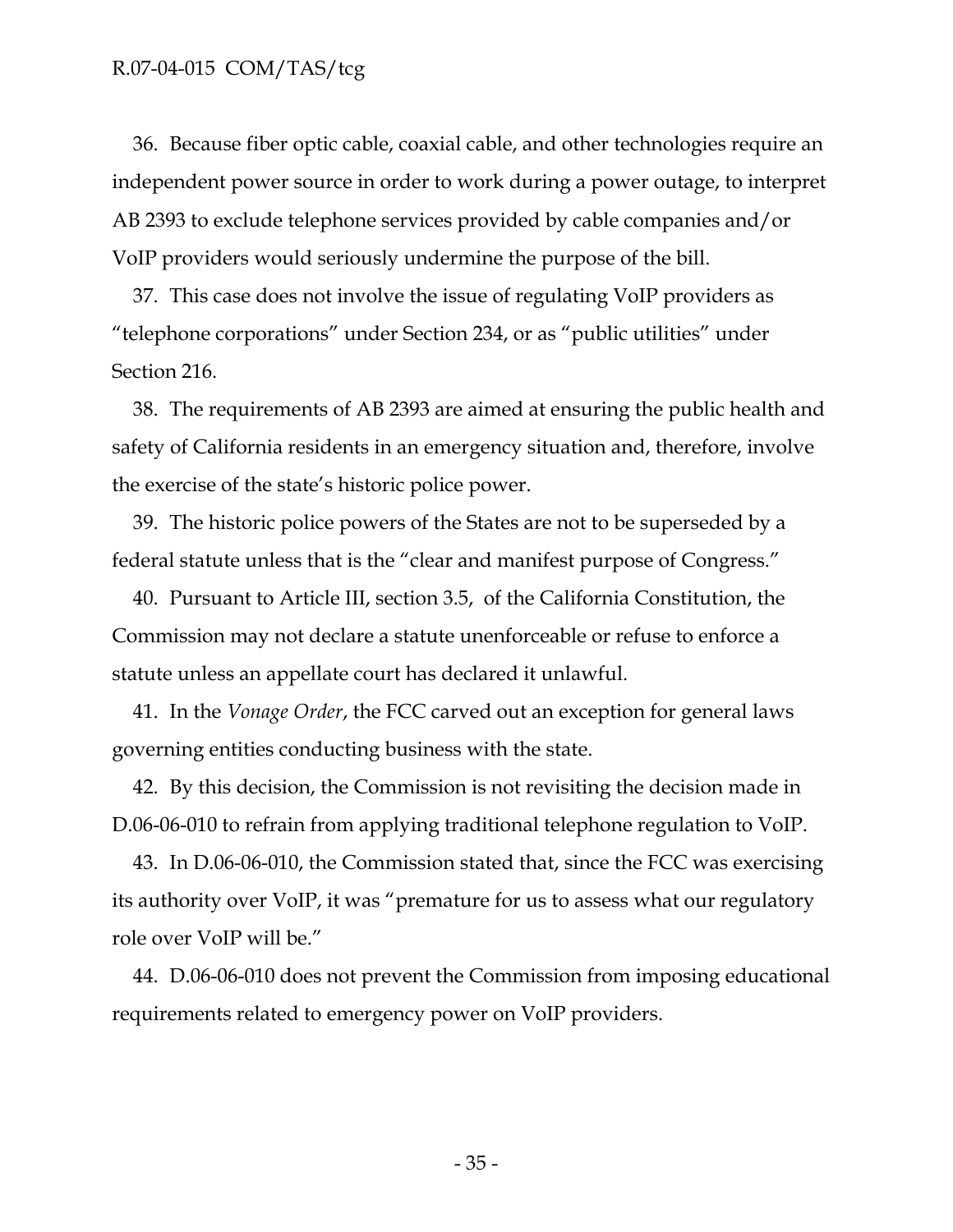### **Cost-Benefit Analysis**

45. The Commission may determine how to evaluate whether the benefits of standards it may impose exceed the costs.

46. The benefits of the customer education guidelines imposed herein exceed the costs.

#### **Implementation**

47. Service providers should be allowed 180 days to upgrade their existing programs to meet the guidelines adopted herein.

48. Service providers should be allowed to request additional time to upgrade their existing programs from the Commission's Executive Director as provided for in Rule 16.6 of the Commission's Rules of Practice and Procedure. Any such request should include a detailed explanation of why the extension is needed.

49. In order to verify implementation, service providers should file an information only compliance advice letter detailing their customer education programs, including information and outreach, and including copies of the educational materials.

50. To the extent they have not already done so, service providers should be required to make the customer education information available to their existing customers who are served via technologies that require backup power on the customer's premises.

51. Service providers who do not currently provide service to customers using technologies that require backup power on the customer's premises should not be required to comply with these guidelines at this time.

52. Prior to offering service to customers using technologies that require backup power on the customer's premises, service providers who do not currently provide such service should comply with the guidelines.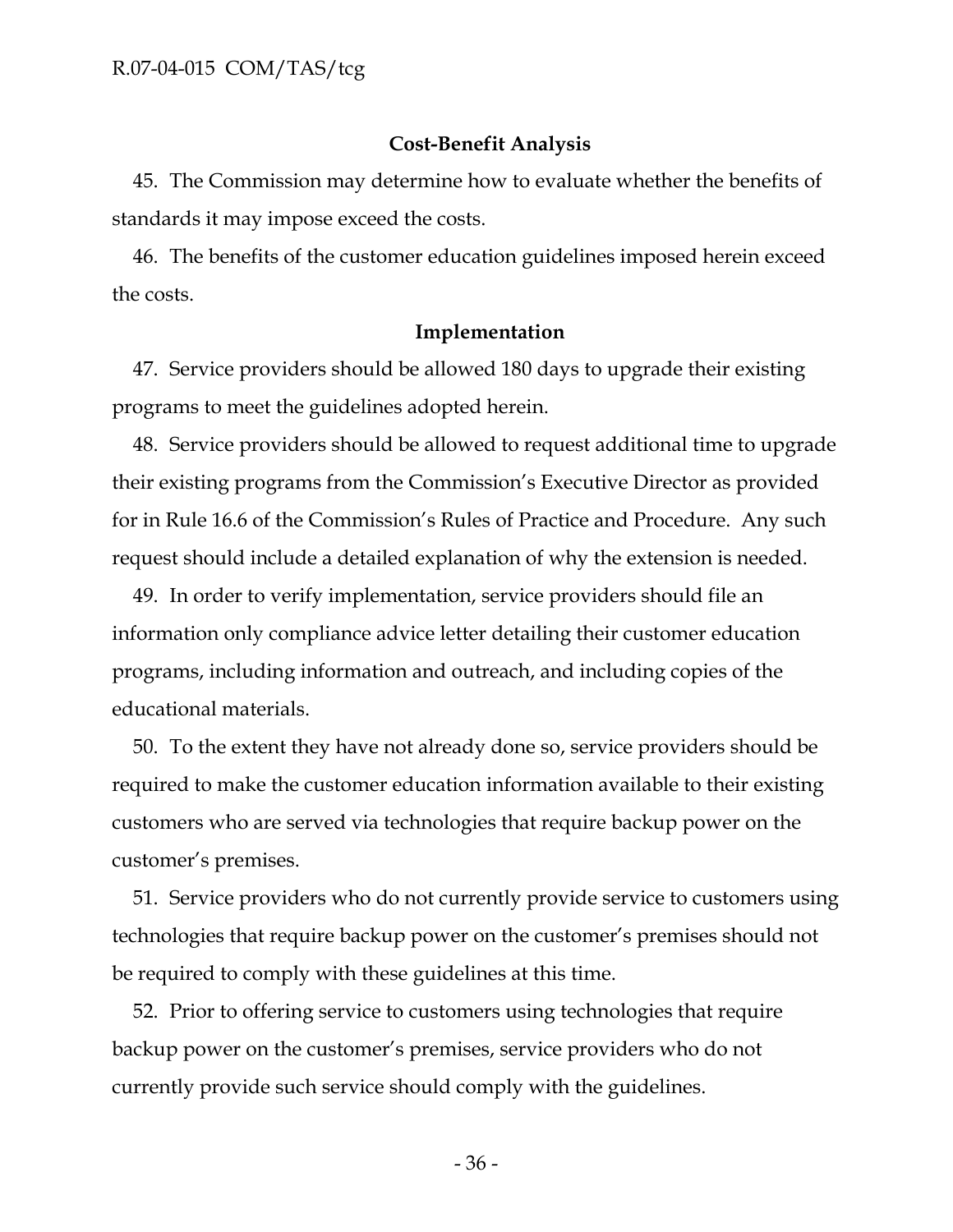### **ORDER**

#### **IT IS ORDERED** that:

1. Within 180 calendar days of the effective date of this decision, facilitiesbased providers of telephony services (service providers) who provide service to residential customers using coaxial cable, fiber-optic cable or other technologies that require backup power on the customer's premises shall enhance their existing customer education programs, or implement a customer education program if they do not have one, for customers receiving such service, to comply with the customer education information and outreach guidelines specified below.

2. Within 180 calendar days of the effective date of this decision, service providers subject to Ordering Paragraph 1 shall file an information only compliance advice letter detailing their customer education programs that comply with this decision, including information and outreach. Copies of the educational materials, scripts, etc. shall be included with the filing.

3. If a service provider requires additional time to comply with Ordering Paragraph 1 or 2, it may request an extension from the Commission's Executive Director as provided for in Rule 16.6 of the Commission's Rules of Practice and Procedure. Any such request shall include a detailed explanation of why the extension is needed.

4. Service providers who do not currently provide service to residential customers using technologies that require backup power on the customer's premises need not comply with these requirements at this time. However, prior to offering such service, they shall have such a program in place as provided for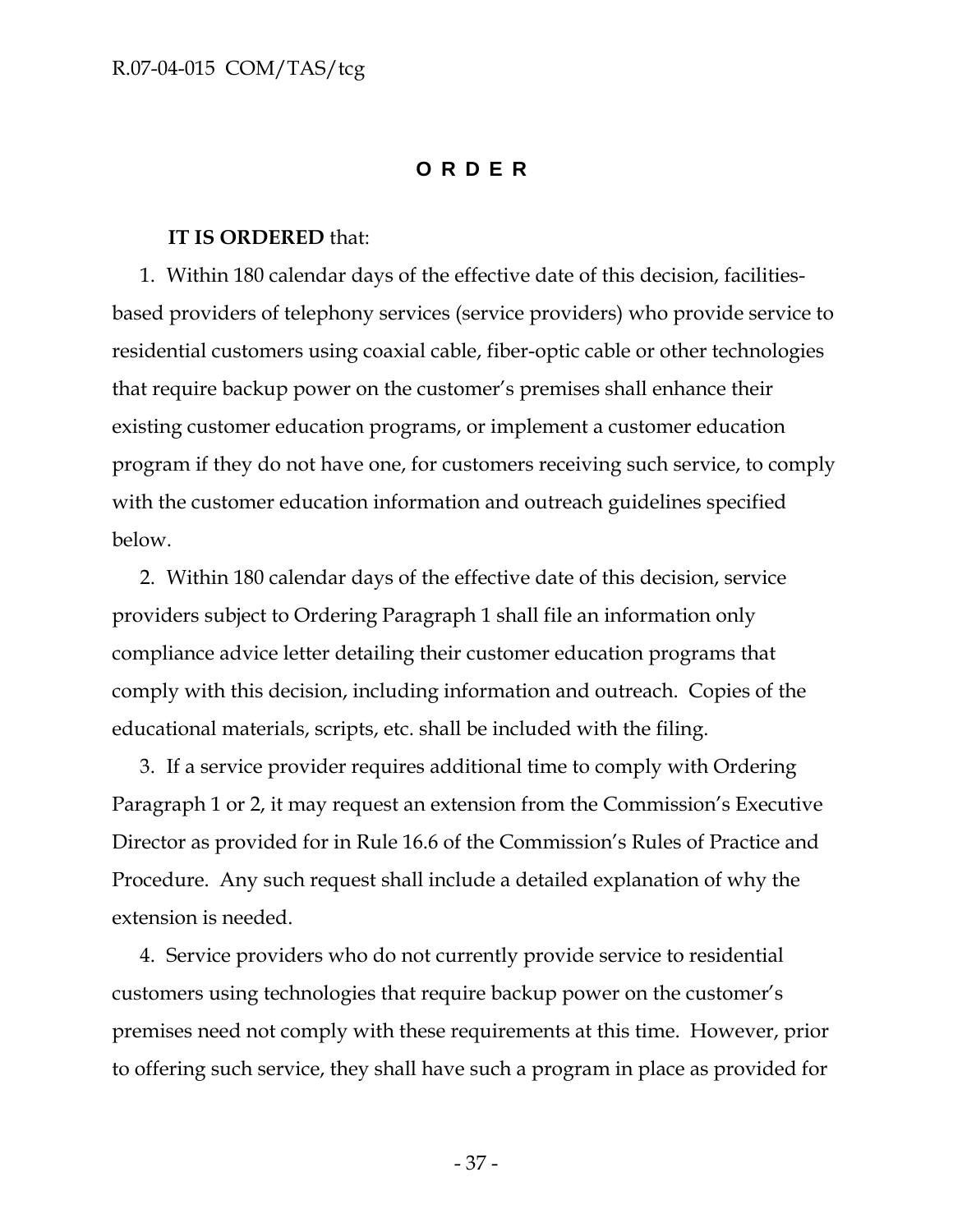in Ordering Paragraph 1 and file a compliance advice letter as provided for in Ordering Paragraph 2.

5. The following elements shall be included in the service provider's

customer education program as a minimum.

- Customers shall be informed that their service utilizes a backup battery located on the customer's premises to provide service during a power outage.
- Customers shall be told that cordless phones will not work during a power outage.
- Customers shall be informed of the limitations of the backup battery's ability to provide service during a power outage and how to maximize the customer's ability to make necessary calls during a power outage. This shall include the fact that the backup battery can not power a cordless phone or other equipment connected to the telephone line that require electricity from the customer's premises, such as telecommunications devices used to assist customers with disabilities.
- Customers shall be informed of the service provider's and customer's responsibilities regarding battery monitoring and replacement. This shall include information on the limitations of the service provider's liability as it relates to backup power.
- Information shall be provided about the customer's options regarding where to place the backup battery unit on the customer's premises.
- If the service provider is responsible for battery monitoring and replacement, information shall be provided on how customers can contact the service provider for information about the battery or if the customer believes the battery is not working properly.
- If the service provider is responsible for battery replacement but does not monitor battery condition itself, customers shall be told that age and temperature impact battery performance, and provided information on how customers can monitor battery condition and how to contact the service provider if the battery needs replacement. This shall include information on indicators (lights, audible tones, etc.) on the backup battery unit that indicates battery condition.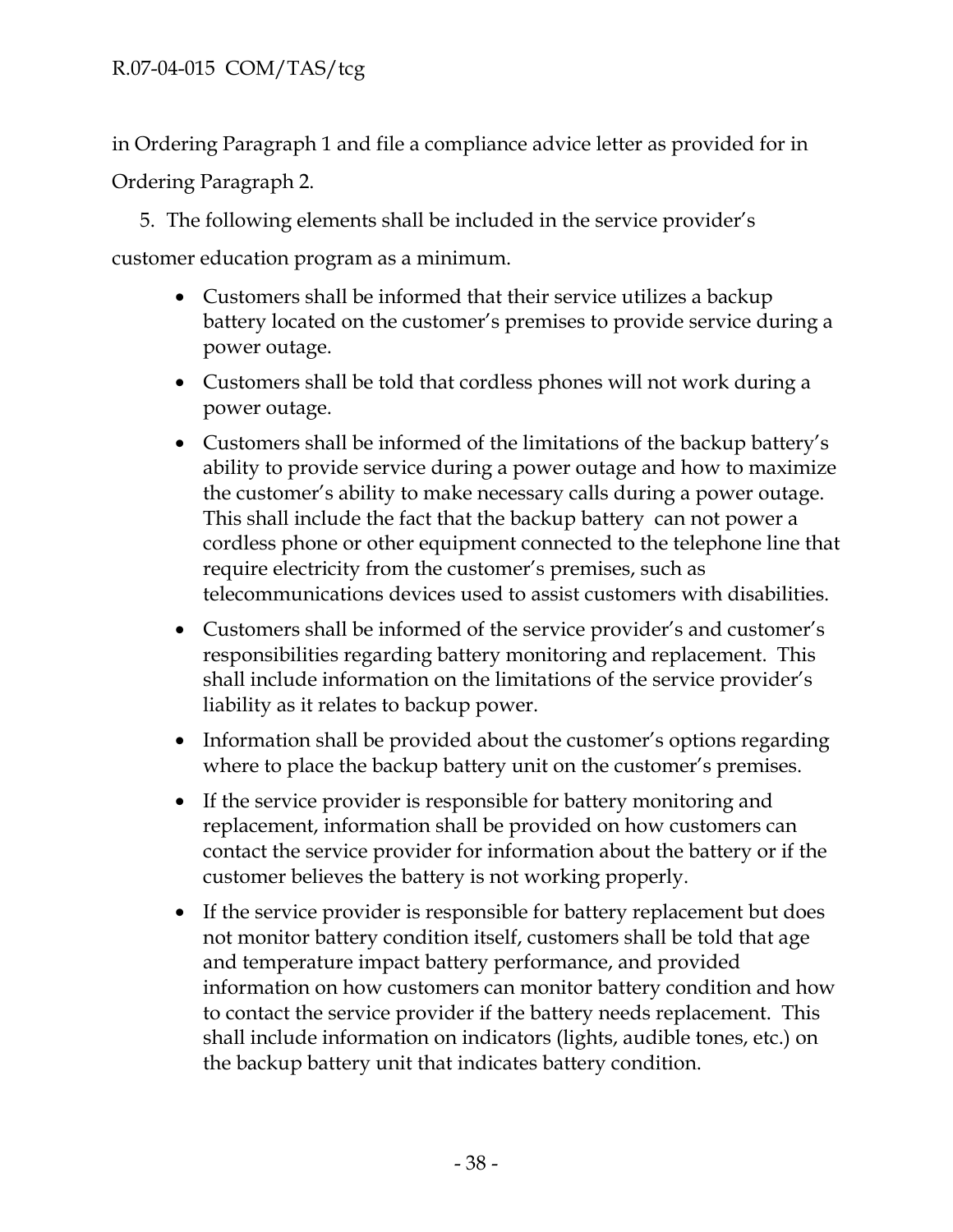- If the service provider is responsible for battery monitoring and/or replacement, information shall be provided on how customers can contact the service provider for information about obtaining additional backup power capability such as additional batteries.
- If the customer is responsible for battery monitoring and replacement, the customer shall be told that age and temperature impact battery performance, and provided information on how to determine whether replacement is needed, how to obtain replacement backup batteries and how to install them. This includes information on indicators (lights, audible tones, etc.) on the backup battery unit that indicate battery condition. This also includes whether the service provider can supply replacements and how to get them. If backup batteries are available from other sources, sufficient battery specifications shall be provided to identify an appropriate replacement battery. In addition, customers shall be told of possible sources or types of sources for the batteries, such as local hardware stores, etc.
- If the customer initiates service at a location that previously had service, and the service provider is not responsible for battery monitoring and replacement, the service provider shall notify the customer if it does not install a new backup battery.
- If the service provider is not responsible for battery replacement, but offers battery replacement or other related services, information shall be provided on what services are available, their cost to the customer and how to obtain them.
- If backup power can be supplied from a source other than the backup battery, the customer shall be told of this fact and how to request additional information from the service provider. Upon request, information shall be made available on the other types of backup power, to the extent the service provider has the information, and how to connect the backup power source to the telephone equipment.

6. When customers who receive service using technologies that require backup power on the customer's premises are initially connected to the service provider's network, they shall be provided with the information specified in ordering paragraph 5, no later than the time of installation, in a format the customer can utilize.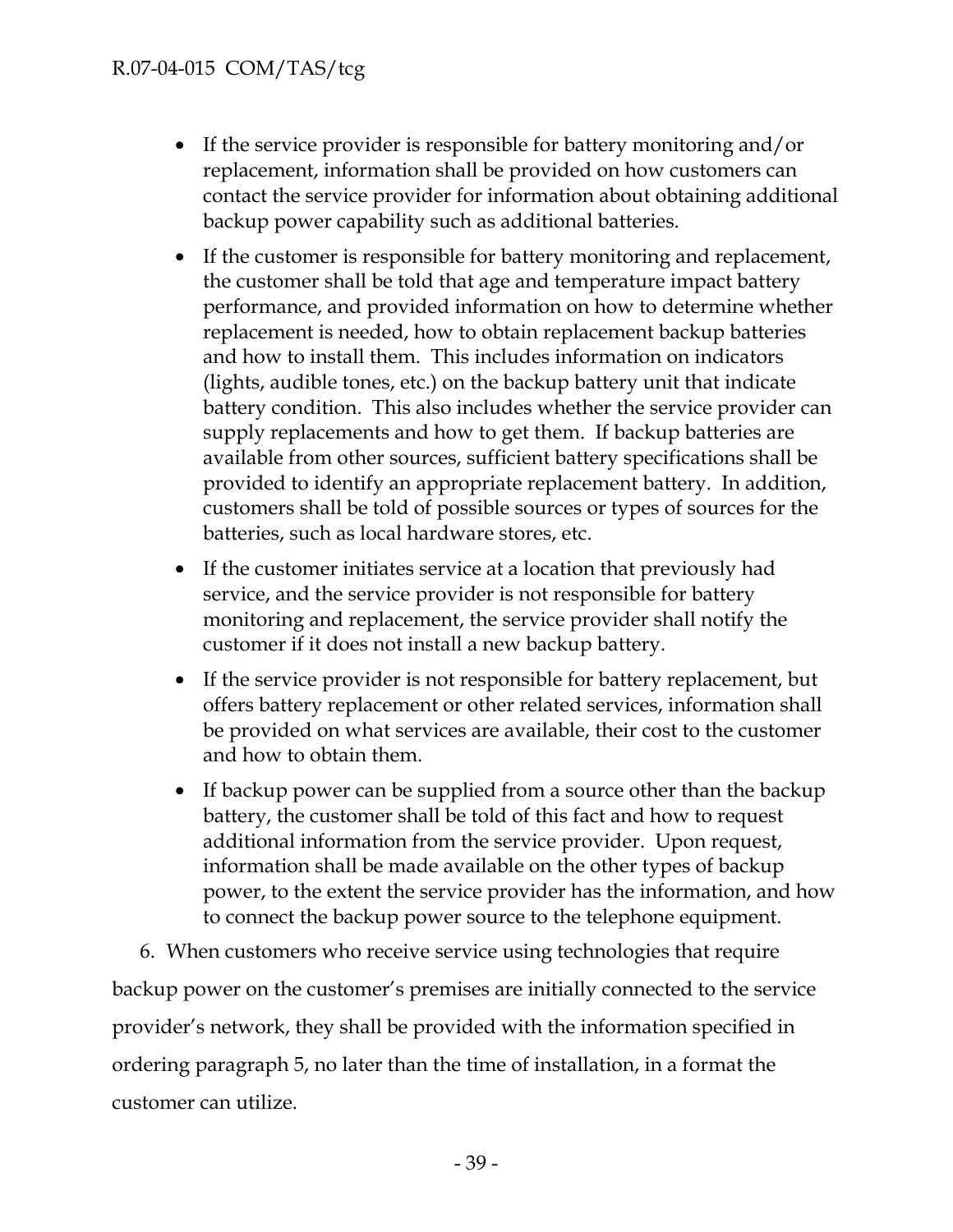7. If the customer was marketed in a language other than English, the customer education information shall be presented in that language in a format they can utilize.

8. Service providers shall inform existing residential customers who receive service using technologies that require backup power on the customer's premises of the fact that their service needs backup power, and of the educational materials and how to get them. This shall be done, within 90 days of the service provider's compliance with Ordering Paragraph 2, in a form the customer can utilize.

9. At least annually, customers who receive service using technologies that require backup power on the customer's premises shall be reminded by the service provider of the fact that their service needs backup power, and be made aware of the educational materials and how to get them. This shall be done in a form the customer can utilize.

10. This decision shall be served on all facilities-based providers of telephony services.

11. Rulemaking 07-04-015 is closed.

This order is effective today.

Dated January 21, 2010, at San Francisco, California.

 MICHAEL R. PEEVEY President DIAN M. GRUENEICH JOHN A. BOHN TIMOTHY ALAN SIMON **Commissioners**